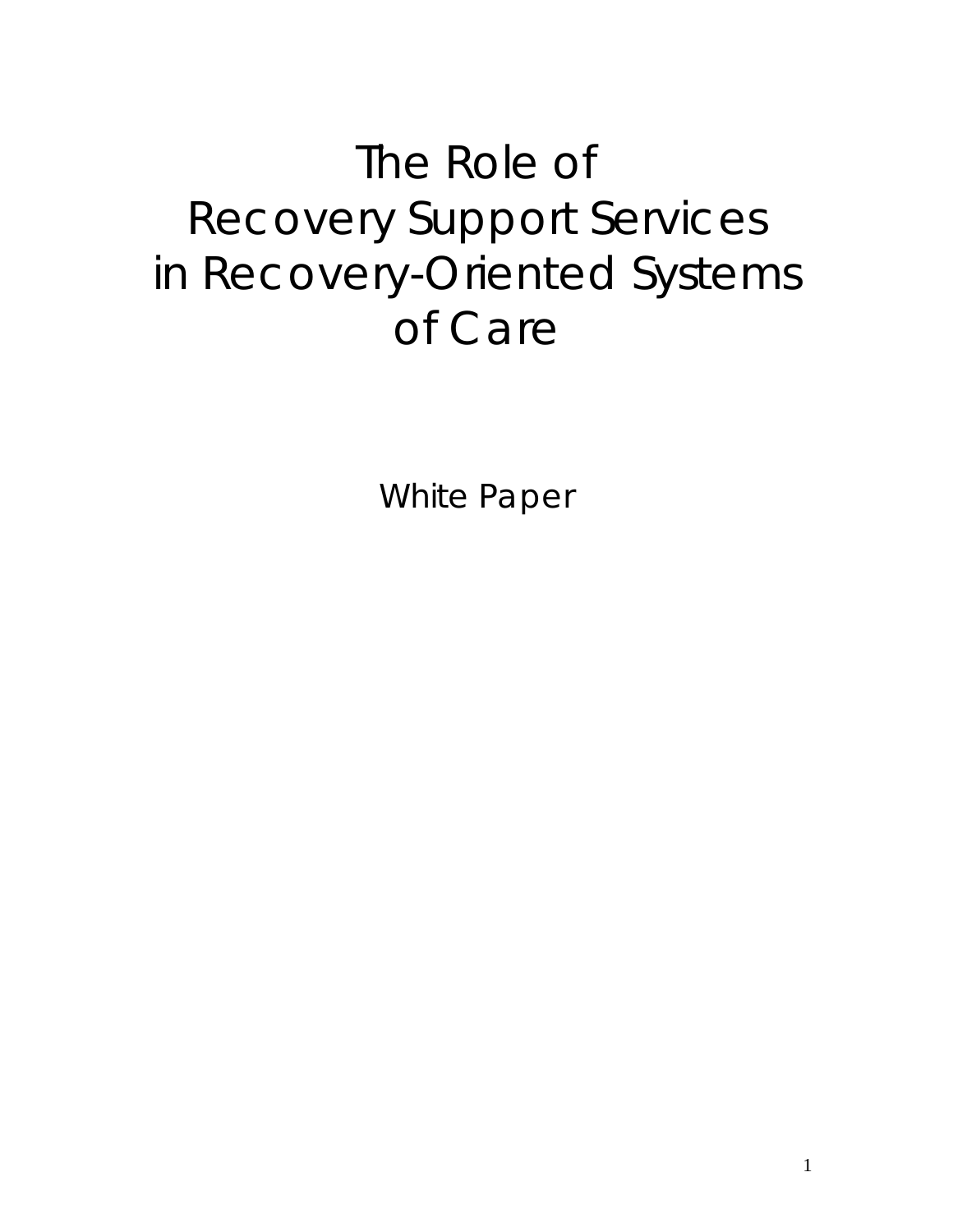#### **Acknowledgements**

This document was written by Linda Kaplan, Special Expert, Substance Abuse and Mental Health Services Administration (SAMHSA), U.S. Department of Health and Human Services (HHS). Leadership was provided by H. Westley Clark, M.D., J.D., M.P.H., Director, Center for Substance Abuse Treatment, CSAT/SAMHSA; Jack B. Stein, LCSW, Ph.D, Director, Division of Services Improvement, CSAT/SAMHSA; and George Gilbert, Director, Office of Program Analysis and Coordination, CSAT/SAMHSA. In addition, SAMHSA staff Cathy Nugent, Marsha Baker, Shannon Taitt, and Ruby Neville provided significant contributions to this document.

#### **Disclaimer**

The views, opinions, and content of this publication are those of the author do not necessarily reflect the views, opinions, or policies of SAMHSA or HHS.

#### **Public Domain Notice**

All material appearing in this report is in the public domain and may be reproduced or copied without permission from SAMHSA. Citation of the source is appreciated. However, this publication may *not* be reproduced or distributed for a fee without the specific, written authorization of the Office of Communications, SAMHSA, HHS.

#### **Electronic Access and Copies of Publication**

This publication may be accessed electronically through the following Internet World Wide Web connection: [www.samhsa.gov.](http://www.samhsa.gov/) For additional free copies of this document, please call SAMHSA's Health Information Network at 1-877-SAMHSA-7 (1-877-726- 4727) or 1-800-487-4889 (TDD).

#### **Recommended Citation**

Kaplan, L., *The Role of Recovery Support Services in Recovery-Oriented Systems of Care.* DHHS Publication No. (SMA) 08-4315. Rockville, MD: Center for Substance Abuse Services, Substance Abuse and Mental Health Services Administration, 2008.

#### **Originating Office**

Division of Services Improvement, Center for Substance Abuse Treatment, Substance Abuse and Mental Health Services Administration, 1 Choke Cherry Road, Rockville, MD 20857 DHHS Publication No. (SMA) 08-4315 Printed 2008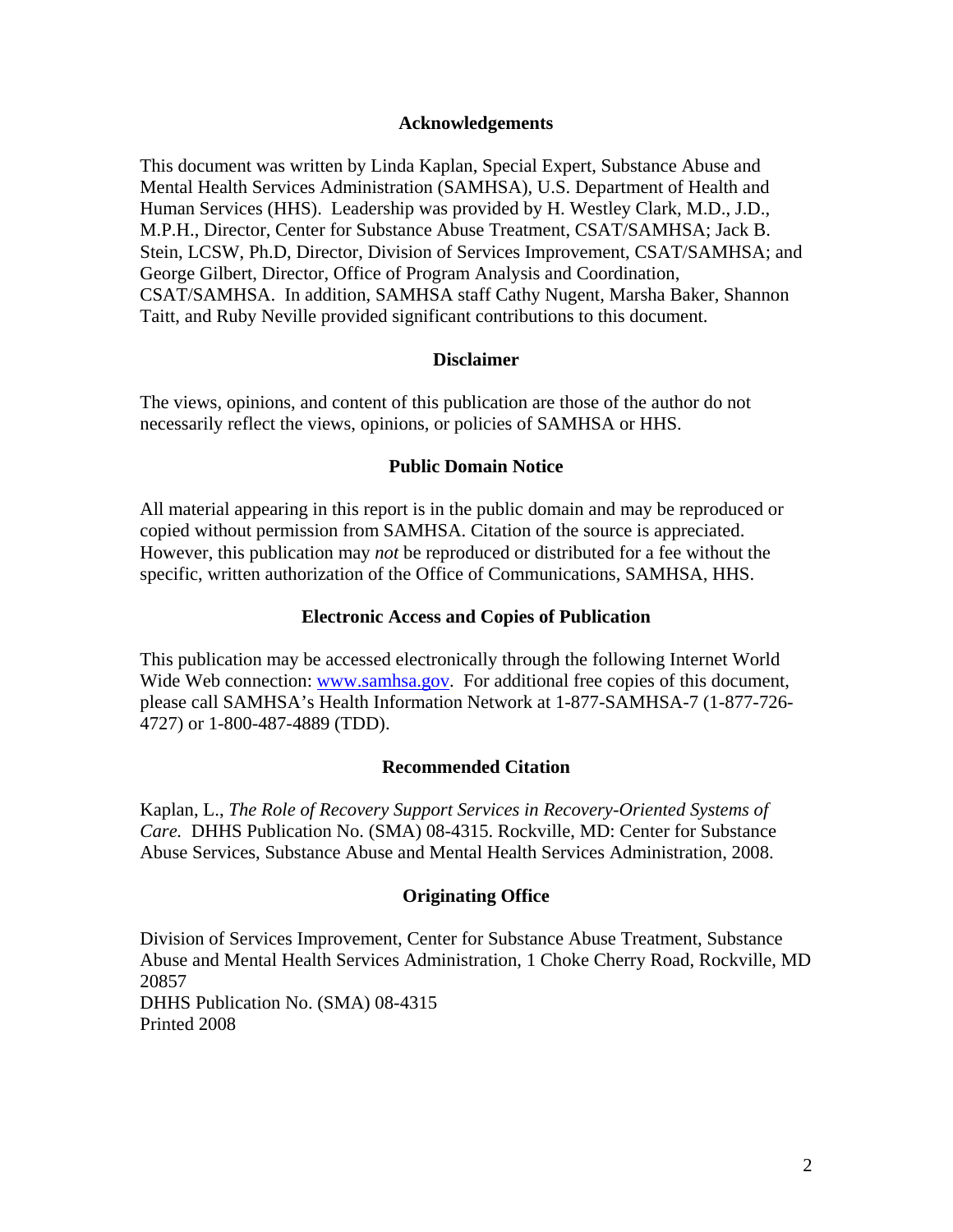# **I. Introduction**

 $\overline{a}$ 

Addiction has long been recognized as a chronic disease. However, most treatment for addiction uses acute care interventions rather than a disease management approach. For many people seeking recovery, this has created a revolving door of multiple acute treatment episodes. Under the leadership of the Substance Abuse and Mental Health Services Administration (SAMHSA), Center for Substance Abuse Treatment (CSAT), the substance use disorders treatment field is shifting from an acute care model of treatment to a chronic care approach, known as recovery-oriented systems of care.

Creating recovery-oriented systems of care requires a transformation of the entire service system as it shifts to becoming responsive to meet the needs of individuals and families seeking services. To be effective, recovery-oriented systems must infuse the language, culture, and spirit of recovery throughout their systems of care. They have to develop values and principles that are shaped by individuals and families in recovery. These values and principles provide the foundation for systems that provide:

- Accessible services that engage and retain people seeking recovery;
- A continuum of services rather than crisis-oriented care;
- Care that is age- and gender-appropriate and culturally competent; and
- Where possible, care in the person's community and home using natural supports.  $\frac{1}{1}$  $\frac{1}{1}$  $\frac{1}{1}$

This movement to recovery-oriented systems of care is being informed by a number of key dynamics that are affecting the substance use disorders field simultaneously, including:

- SAMHSA's commitment to ensuring a person-centered approach to recovery that offers clear choices to individuals;
- Increased involvement of grassroots faith- and community-based organizations that afford people multiple pathways to recovery;
- Current research findings supporting the need for comprehensive, individualized services;
- Changing norms and expectations of services as defined by the Institute of Medicine's *Quality Chasm Series* reports;
- Transformation in the mental health field with its focus on consumer-driven recovery-oriented services;
- An emerging and energized recovery community;
- Key leadership on the State level (e.g., Connecticut and Arizona each have created recovery-oriented systems for behavioral health services; and

<span id="page-2-0"></span><sup>&</sup>lt;sup>1</sup> Supports that occur and are provided by the relationships in the community - work/school, social and family.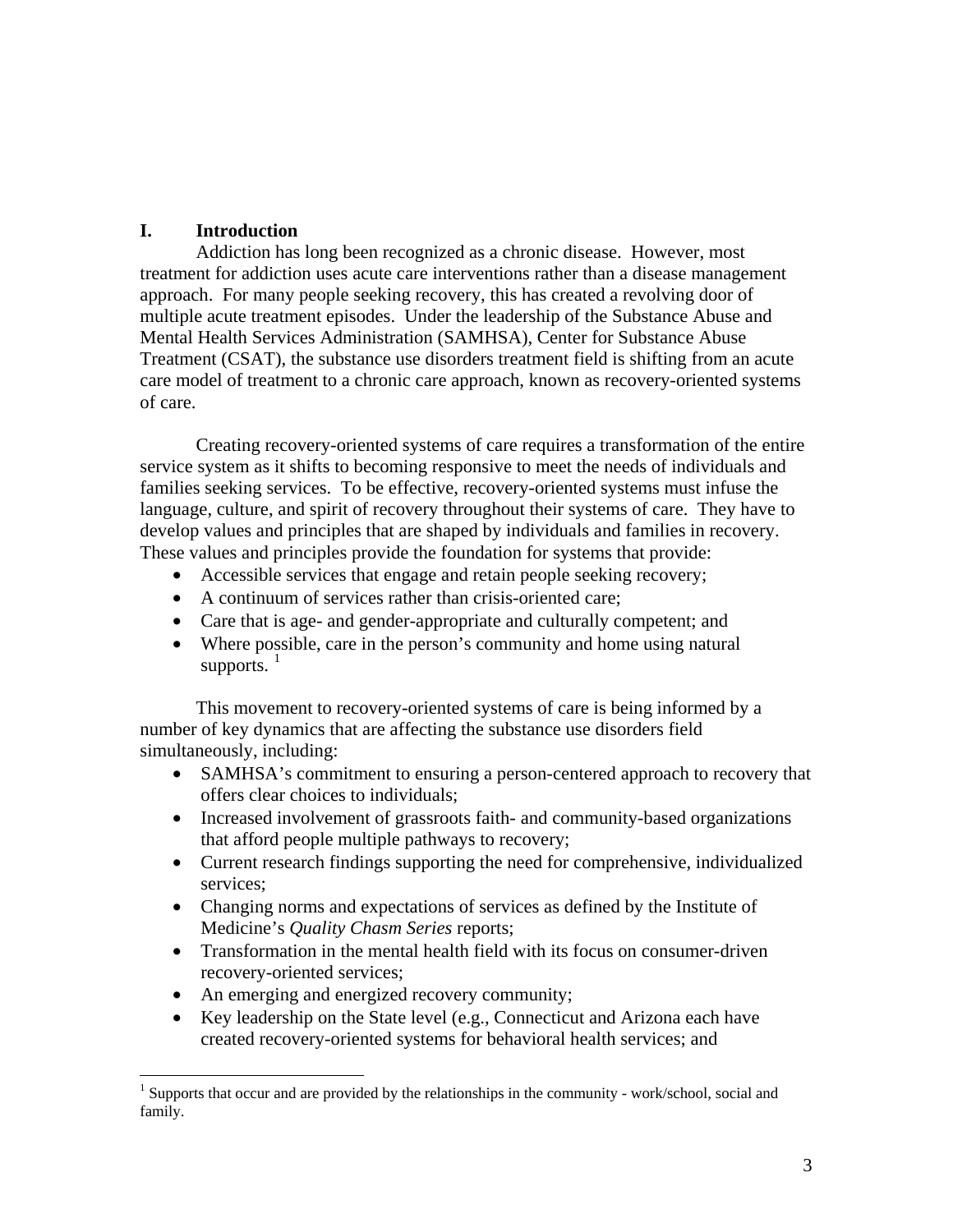• Most importantly, SAMHSA's commitment to providing a life in the community for everyone.

Recovery support services—services provided to people and families during the initiation, ongoing, and post-acute stages of their recovery—are an integral component of recovery-oriented systems of care. A variety of programs and providers provide these services in many venues.

# **II. Purpose**

The purpose of this White Paper is twofold: (1) to describe our understanding of the present state of recovery support services; and (2) to lay a framework for future activities and products that will support the continuing development of recovery support services.

# **III. Background**

# *A. Institute of Medicine*

 The Institute of Medicine (IOM) issued two seminal reports—*Crossing the Quality Chasm* (2001) and *Improving the Quality of Health Care for Mental and Substance-Use Conditions* (2006)—that inform the foundational qualities of recoveryoriented systems of care. IOM proposed six goals to improving the health care system (2001). Health care should be:

- Safe—avoiding injuries to patients;
- Effective—providing services based on science;
- Patient-centered—providing respectful and responsive care;
- Timely—reducing waiting and delays for service;
- Efficient—avoiding waste; and
- Equitable—providing equal care to all people without regard to gender, ethnicity, geography, socioeconomic status, or any other factor.

 IOM concluded that quality health care should employ a patient-centered approach that includes participation of patients and their families in the decision-making and in all aspects of treatment and recovery planning and management. IOM also maintains that patients' self-management of their own recovery is central to improving the quality of care. In addition, the 2006 IOM report on mental and substance-use conditions recognizes the importance of peer support services and calls for reimbursement for peer support services and other recovery support services.

# *B. Research Supporting Recovery Support Services*

 Addiction treatment and recovery support services have repeatedly been shown to be effective with many people achieving recovery. As with any chronic disease, however, discrete treatment episodes, supported by continuing recovery support services, are often needed to help people achieve and maintain recovery. Treatment for addictive disorders is not typically a "one-shot" type of intervention. Research indicates that cost savings are associated with a chronic care model when compared to an acute care model (Zarkin, Bray, Mitra, Cisler, & Kivlahan, 2005).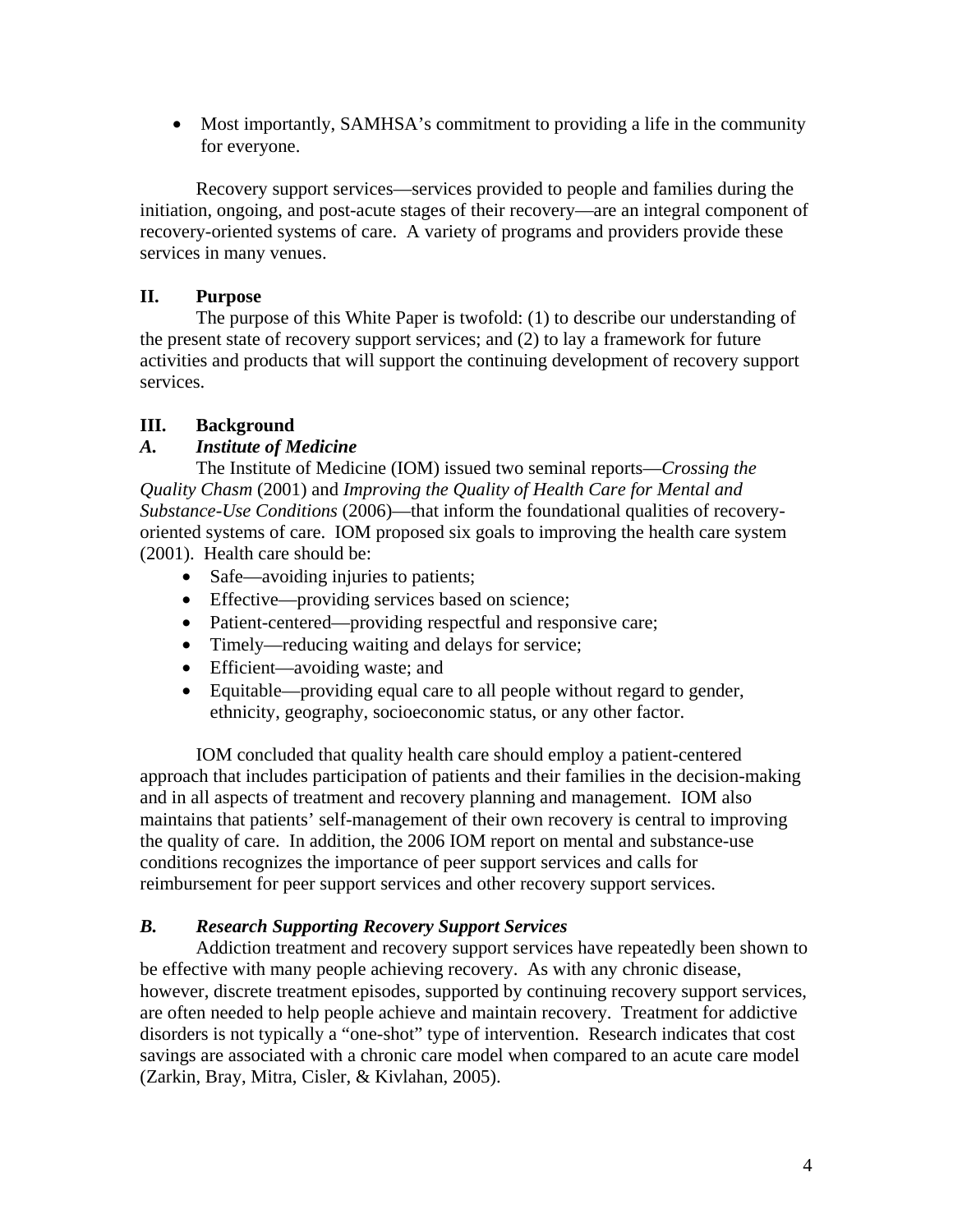A number of studies have been conducted on specific aspects of recovery support services. Several studies indicate that for people with low recovery capital<sup>[2](#page-4-0)</sup> and high disease severity, social supports provided by sober living communities are critically important to long-term recovery (Jason, Davis, Ferrari, & Bishop, 2001; Jason, Davis, & Ferrari, 2007). Other studies on recovery support services involving family members and other allies found that providing social supports helps maintain recovery (Gruber & Fleetwood, 2004; Brown & Lewis, 1998). Studies have also shown that providing comprehensive services assists recovery (Pringle et al., 2002) and that strong social supports also improve recovery outcomes (Humphreys, Moos, & Finney, 1995). Research on peer-recovery support, in addition to the many studies that have been conducted on mutual aid groups, provides evidence for the effectiveness of services in supporting recovery (Humphreys et al., 2004). Another study randomly assigned 150 individuals to either an Oxford House or usual-care conditions after substance abuse treatment. At 24-month follow-up, those in the Oxford House condition had significantly lower substance use, significantly higher monthly income, and significantly lower incarceration rates that did those in the usual-care condition (Jason, Olson, Ferrari, & Lo Sasso, 2006). Additional studies support the benefit of recovery coaches, mutual aid societies, and social and community supports in achieving long-term recovery (Scott, Dennis, & Foss, 2005; Laudet, Savage, & Mahmood, 2002).

 A study by McKay (2005) found that recovery check-ups and active linkage to recovery supports following treatment are important in maintaining recovery. These services can be low cost, such as telephone-based support and checkups, and still be effective. Research by Fiorentine and Hillhouse (2000) found that those who participated in both treatment and recovery support groups had better long-term recovery outcomes than people who used either service alone.

#### *C. SAMHSA's Programs*

SAMHSA/CSAT has initiated several grant programs that foster the creation of a chronic care approach for persons with substance use disorders, which can be integral to the development of recovery-oriented systems of care. SAMHSA's Access to Recovery and the Recovery Community Services Program are the most illustrative examples. These programs support SAMHSA's goals of accountability, capacity, and effectiveness—as well as the six aims expounded by the Institute of Medicine—by fostering person-centered care, providing choice, expanding capacity, and improving linkages to primary care and community- and faith-based organizations.

#### *1. Access to Recovery*

1

Access to Recovery, a competitive discretionary grant program funded by SAMHSA/CSAT, seeks to expand capacity, support client choice, and increase the array of community- and faith-based providers for clinical treatment and recovery support services. These grants are available to States, Territories, the District of Columbia, Tribes, and Tribal Organizations (all referred to in this paper as "States"). A Presidential initiative, Access to Recovery is a voucher system that gives clients a choice of eligible

<span id="page-4-0"></span> $2^{2}$  Recovery capital means the quantity and quality of internal and external resources an individual brings to the initiation and maintenance of recovery (Granfield & Cloud, 1999).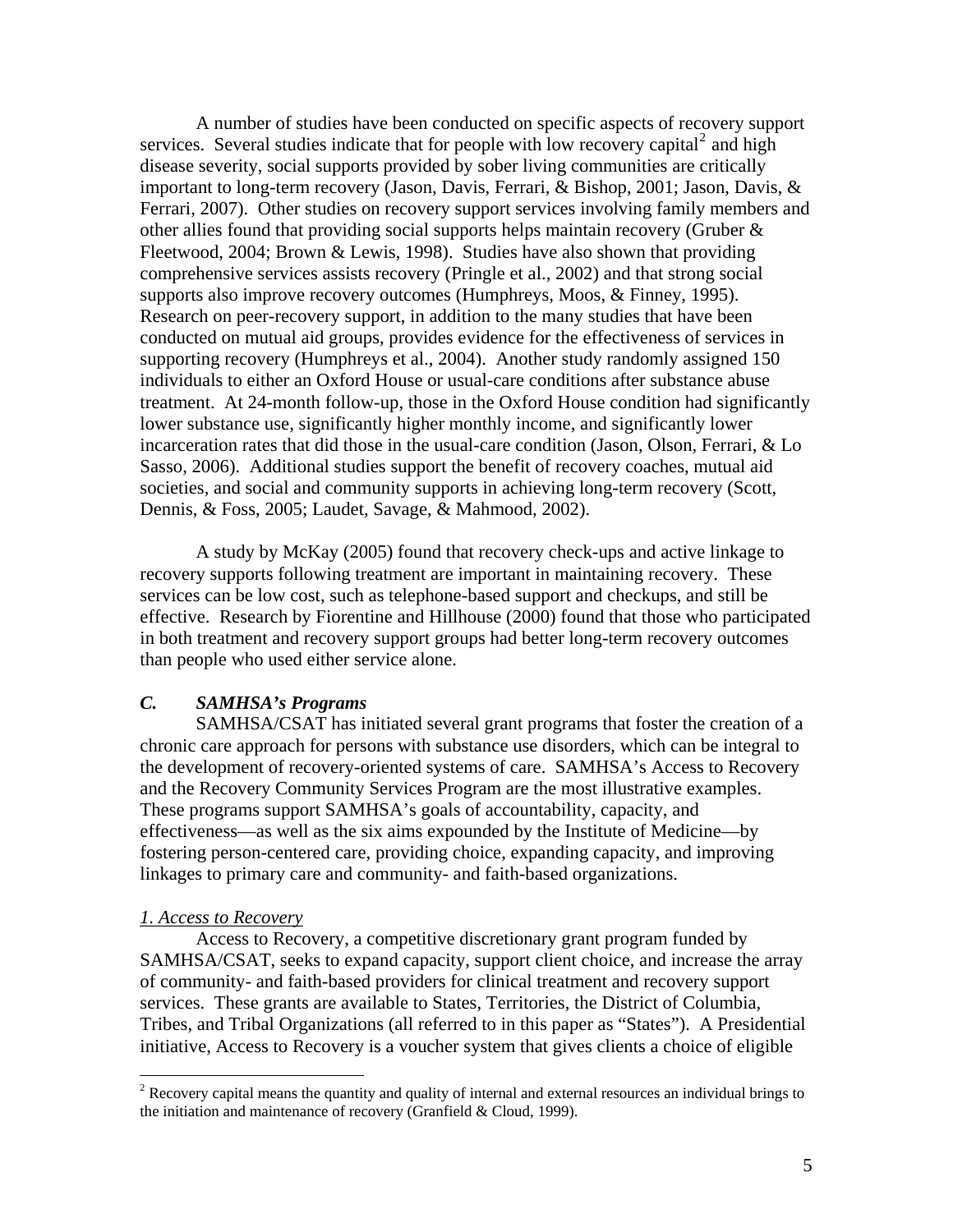treatment providers from which to obtain needed recovery services. The first Access to Recovery grants were awarded in 2004 to 14 States and one Indian Health Board for a 3 year period. Grantees maintain a diverse network of community- and faith-based organizations that offer treatment and recovery support services. The second round of grants are being issued in 2007.

Access to Recovery offers flexibility in designing and implementing programs, consistent with proven models of care, and ensures that clients have a genuine, free, and independent choice among eligible providers. The voucher program is designed to support a mixture of clinical treatment and recovery support services and to provide costeffective, successful outcomes for the largest number of people. Access to Recovery provides an array of clinical and recovery support services for people who are diagnosed with substance dependence or substance abuse, and services are individualized to meet each person's needs.

An important component of the Access to Recovery program is partnering with grassroots providers, including community- and faith-based organizations. These organizations are often based in poor and isolated communities where local residents may have few opportunities or resources for other sources of support or help. These groups are often uniquely positioned as trusted institutions in their respective communities and have the cultural understanding necessary to provide long-term recovery support to local residents.

#### *2. Recovery Community Services Program*

CSAT initiated the Recovery Community Support Program in 1998 to help the recovery community organize members to participate in public policy discussions and to develop campaigns to combat stigma. The 1998 cohort of grantees consistently voiced the great need for community-based recovery support services to help prevent relapse and promote long-term recovery. In 2003, the name was changed to the Recovery Community Services Program (RCSP), and CSAT began providing funding for grantees to develop and provide innovative, peer-based recovery support services in community settings. These services extend the continuum of recovery by offering strengths-based services that emphasize social support as a factor in initiating and maintaining lifestyle change.

The primary target population for the RCSP is people with a history of alcohol or drug problems who are in or seeking recovery, along with their family members and significant others. People in recovery design and deliver peer recovery support services serve as peer providers.<sup>[3](#page-5-0)</sup> Successful peer recovery support programs offer clients a network for building strong and mutually supportive relationships with formal systems in their communities (i.e., treatment programs, housing, transportation, justice, education). Peer services are designed and delivered primarily by individuals in recovery to meet the targeted community's recovery support needs, as the community defines them.

<span id="page-5-0"></span><sup>&</sup>lt;sup>3</sup> "Peer" means people who share the experience of addiction and recovery, either directly or as family members/significant others.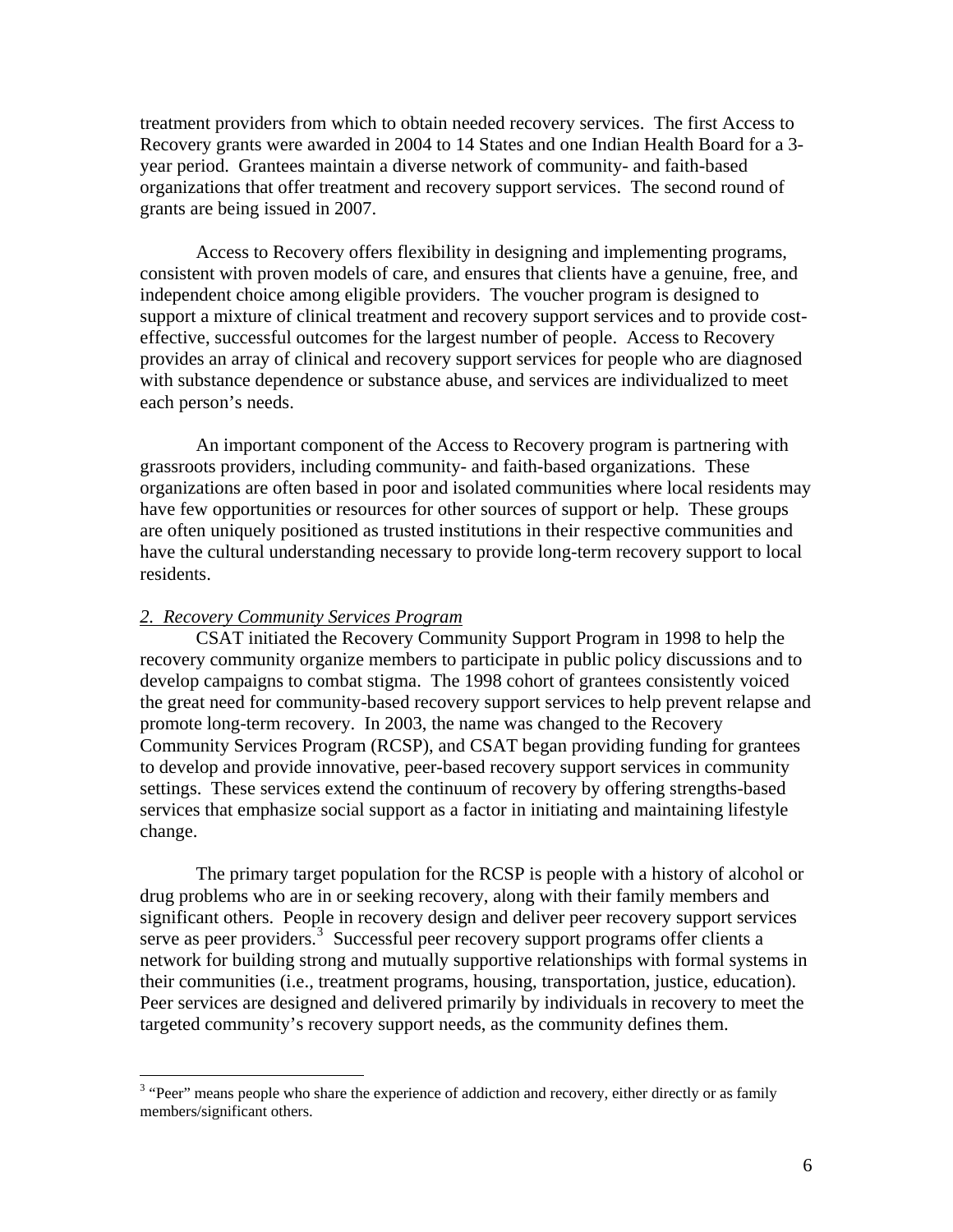Therefore, although supportive of formal treatment, peer recovery support services are not treatment in the commonly understood clinical sense of the term.

Peer recovery support services are expected to extend and enhance the treatment continuum in at least two ways. These services help prevent relapse and promote longterm recovery, thereby reducing the strain on the overburdened treatment system. Moreover, when individuals do experience relapse, recovery support services can help minimize the negative effects through early intervention and, where appropriate, timely referral to treatment.

## **IV. Recovery and Recovery Oriented Systems of Care**

## *A. Definition of Recovery*

In September 2005, CSAT's Partners for Recovery Initiative convened a diverse group of 100 stakeholders—including systems professionals, treatment providers, researchers and evaluators, recovery support services providers, mutual aid groups, and recovery advocates—for a National Summit on Recovery. The goals of the Summit were (1) to develop ideas to transform services, systems, and policies toward recovery-oriented systems of care; (2) to articulate guiding principles of recovery that can be used across programs and services; and (3) to generate ideas to advance recovery-oriented care across different systems and for diverse populations.

One of the tasks assigned to the stakeholders was to develop a working definition of recovery. Their deliberations resulted in the following definition: "Recovery from alcohol and drug problems is a process of change through which an individual achieves abstinence and improved health, wellness, and quality of life" (CSAT, 2007).

# *B. Principles of Recovery*

The stakeholders at the Summit established an overarching framework for recovery articulated in the following guiding principles (CSAT, 2007):

- There are many pathways to recovery.
- Recovery is self-directed and empowering.
- Recovery involves a personal recognition of the need for change and transformation.
- Recovery is holistic involving the body, mind, relationships, and spirit.
- Recovery has cultural dimensions.
- Recovery exists on a continuum of improved health and wellness.
- Recovery emerges from hope and gratitude.
- Recovery is a process of healing and self-redefinition.
- Recovery involves addressing discrimination and transcending shame and stigma.
- Recovery is supported by peers and allies.
- Recovery is (re)joining and (re)building a life in the community.
- Recovery is a reality.

The stakeholders further agreed that the recovery process is not linear and may include varying levels of progression through the phases of recovery—pre-recovery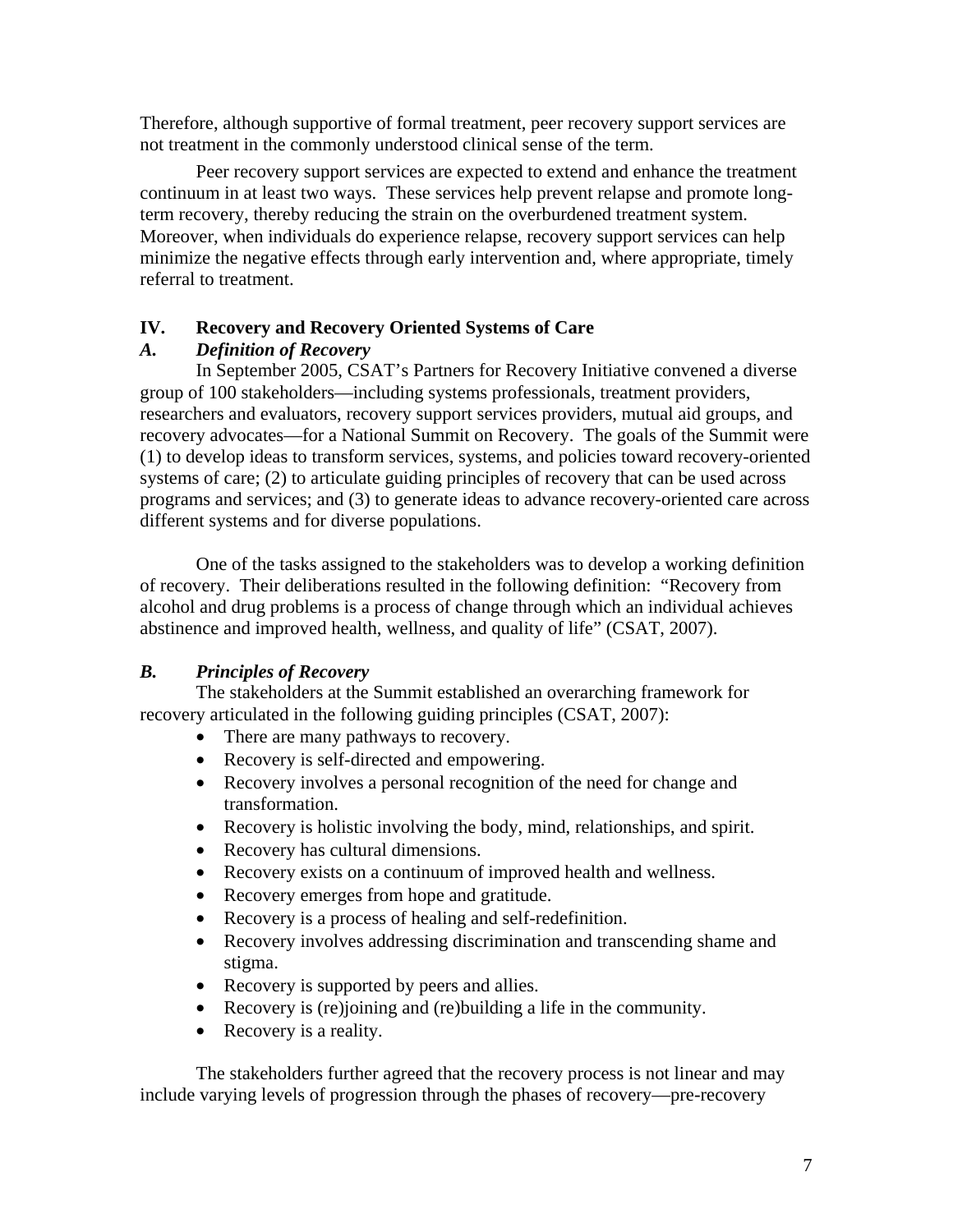preparation, initiation of recovery, continuing recovery, and relapse. Stakeholders were clear that recovery is a personal journey and the path to recovery is uniquely individualized. There are no wrong paths to recovery. Recovery may be achieved through any number of ways, including natural recovery, mutual support groups, peer recovery services, clinical treatment, faith-based approaches, or a combination of these and other methods. The critical variable is that the individual chooses the manner of his or her recovery and the services most appropriate to managing his or her recovery.

There was consensus that the recovery process is a holistic approach to lifestyle changes that may include a spiritual component defined by Ringwald (2002) as "… an ongoing internal process of change that results in a transformation of the recovery person's attitudes, values, beliefs, and practices."

#### *C. Elements of Recovery-oriented Systems of Care*

Recovery-Oriented Systems of Care (ROSCs) support person-centered and selfdirected approaches to care that build on the strengths and resilience of individuals, families, and communities to take responsibility for their sustained health, wellness, and recovery from alcohol and drug problems. ROSCs offer a comprehensive menu of services and supports that can be combined and readily adjusted to meet the individual's needs and chosen pathway to recovery. ROSCs encompass and coordinate the operations of multiple systems, providing responsive, outcomes-driven approaches to care. ROSCs require an ongoing process of systems improvement that incorporates the experiences of those in recovery and their family members.

Recovery Management is a chronic care approach to the provision of clientdirected management of services and supports for persons with chronic disorders at the provider level that reflects many of the elements of ROSCs. Unlike ROSCs, which are designed to address the full spectrum of needs of individuals with substance use problems and disorders, including screening, brief intervention, brief treatment, and early intervention, Recovery Management is a clinical approach taken from a chronic disease management approach applied in general medical settings.

 In recovery-oriented systems of care, the expectation is that contact with the client will continue after the acute stage of treatment is completed and that recovery support services are extended to family members and to people who may not have remained in treatment. Recovery management may include checkups in the form of follow-up phone calls, face-to-face meetings, or emails, as well as assertive linkage to recovery communities.

The stakeholders at the 2005 Summit identified the elements of recovery-oriented systems of care as follows:

- Person-centered;
- Family and other ally involvement;
- Individualized and comprehensive services across the lifespan;
- Systems anchored in the community;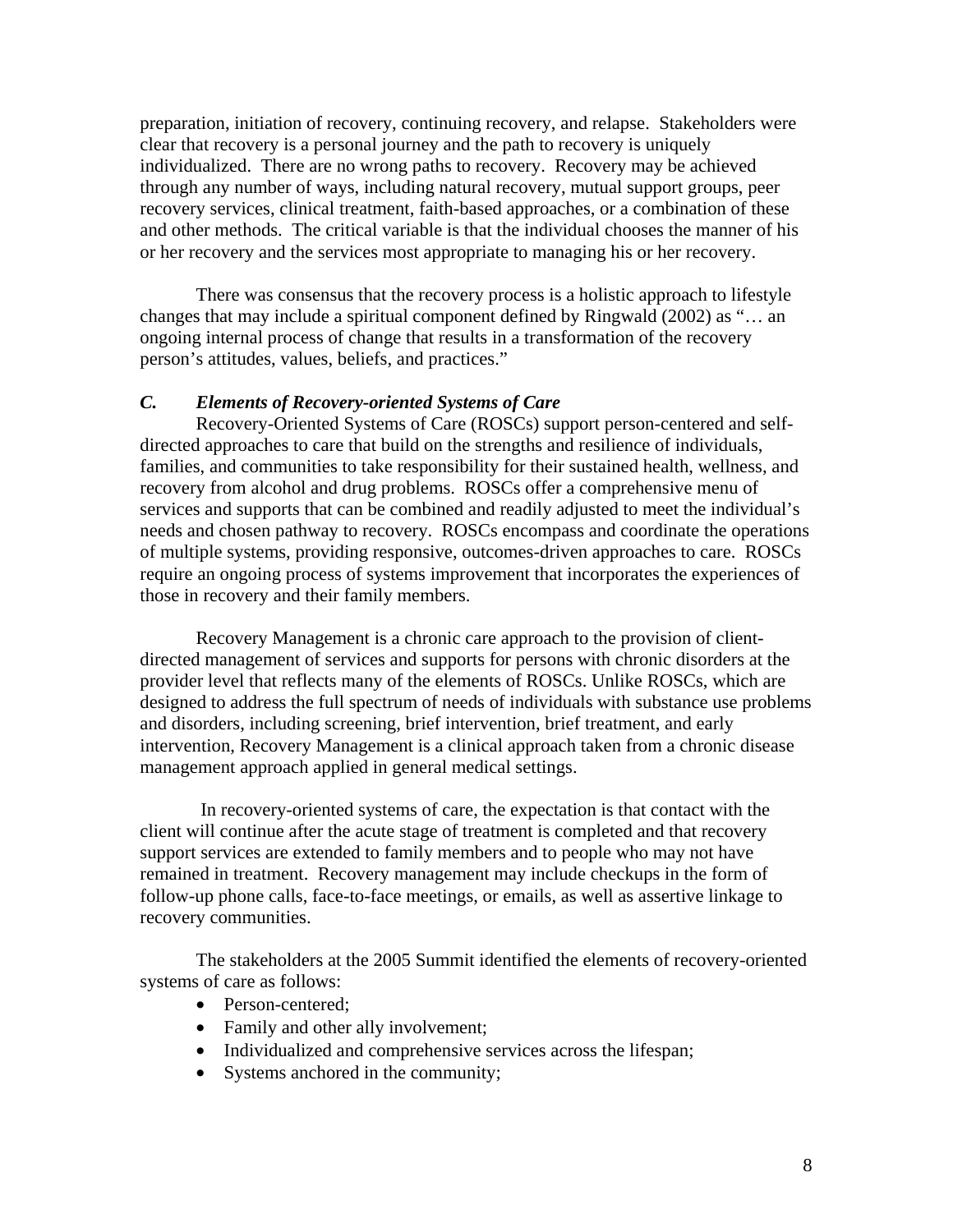- Continuity of care (pretreatment, treatment, continuing care, and recovery support);
- Partnership-consultant relationship, focusing more on collaboration and less on hierarchy;
- Strengths-based (emphasis on individual strengths, assets, and resilience);
- Culturally responsive;
- Responsive to personal belief systems;
- Commitment to peer recovery support services;
- Inclusion of the voices of recovering individuals and their families;
- Integrated services;
- System-wide education and training;
- Ongoing monitoring and outreach;
- Outcomes-driven:
- Based on research; and
- Adequately and flexibly financed (CSAT, 2007, p. 12-13).

Another difference between acute care systems and recovery-oriented systems is that recovery-oriented systems of care utilize a recovery plan instead of a treatment plan. Recovery plans consider a person's recovery capital. In keeping with the person-centered focus of recovery-oriented care, the recovery plan is driven by the client, not the treatment professional (White & Kurtz, 2006).

#### **V. Recovery Support Services**

#### *A. Recovery Support Services Defined*

Recovery support services (RSSs) are non-clinical services that assist individuals and families to recover from alcohol or drug problems. They include social support, linkage to and coordination among allied service providers, and a full range of human services that facilitate recovery and wellness contributing to an improved quality of life. These services can be flexibly staged and may be provided prior to, during, and after treatment. RRSs may be provided in conjunction with treatment, and as separate and distinct services, to individuals and families who desire and need them. RSSs may be delivered by peers, professionals, faith-based and community-based groups, and others. RSSs are a key component of ROSCs.

Recovery support services are typically provided by volunteers or paid staff members who are familiar with their community's support for people seeking to live free of alcohol and drugs. Often recovery support services are provided by peers—people in recovery or family members. Some services require reimbursement, while others, such as mutual support groups, may be available in the community free of charge. As described in the Access to Recovery grant program, recovery support services may include the following:

- Transportation to and from treatment, recovery support activities, employment, etc.;
- Employment services and job training;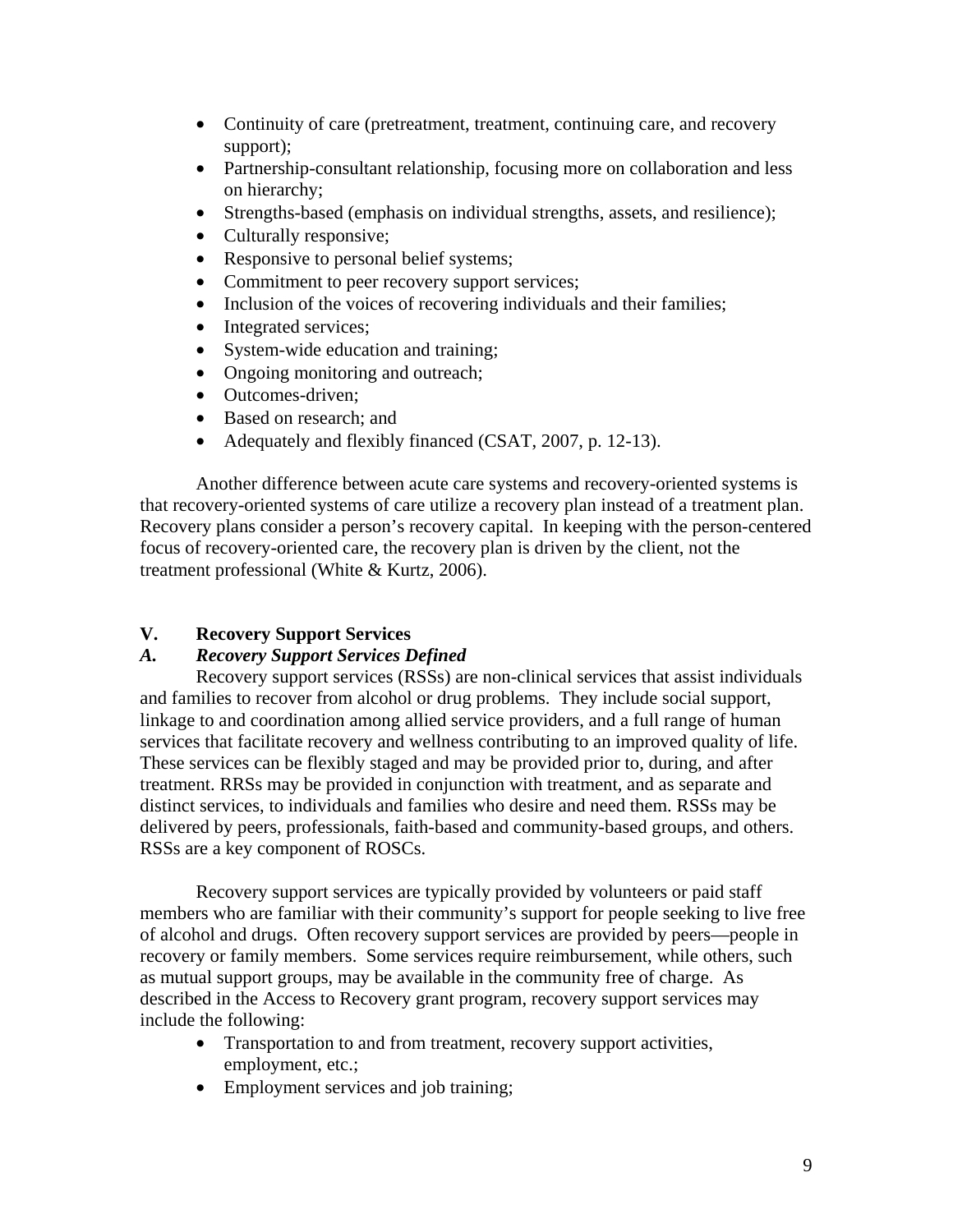- Case management and individual services coordination, providing linkages with other services (e.g., legal services, Temporary Assistance for Needy Families, social services, food stamps);
- Outreach:
- Relapse prevention;
- Housing assistance and services;
- Child care:
- Family/marriage education;
- Peer-to-peer services, mentoring, and coaching;
- Self-help and support groups (e.g., 12-step groups, SMART Recovery<sup>®</sup>, Women for Sobriety);
- Life skills:
- Spiritual and faith-based support;
- Education;
- Parent education and child development; and
- Substance abuse education.

# *B. Types of Recovery Support Services Providers*

Recovery support services can be delivered in a number of settings such as freestanding recovery community organizations, as part of treatment agencies, and as services offered by faith-based organizations. Many of these entities are grassroots organizations with annual budgets of less than \$500,000. Recovery support services are also delivered by organizations affiliated with other systems, such as criminal justice, HIV/AIDS services, and child welfare. A number of RCSP grantees are housed—and have peers providing services for recently released offenders—in jails, HIV/AIDS programs, and child welfare agencies. Also, recovery support services can be provided by a variety of personnel ranging from peers and family members who serve in a voluntary capacity, specialized staff trained to provide recovery support services, faith leaders and trained congregants, and credentialed professionals.

# *1. Peer*

Peer recovery support services are designed and provided primarily by peers who have gained practical experience in both the process of recovery and how to sustain it. Within RCSP projects, these individuals are designated as peer leaders. Many peer leaders donate their time to the peer recovery support project out of a desire to give back to their communities by helping others who are seeking to recover or sustain their recovery. In addition, peers derive significant benefit from helping others, which is known as the "helper principle" (Riessman, 1965, 1990).

Peer recovery support services provide social support to individuals at all stages on the continuum of change that constitutes the recovery process. Services may be provided at different stages of recovery and may:

• Precede formal treatment, strengthening a peer's motivation for change;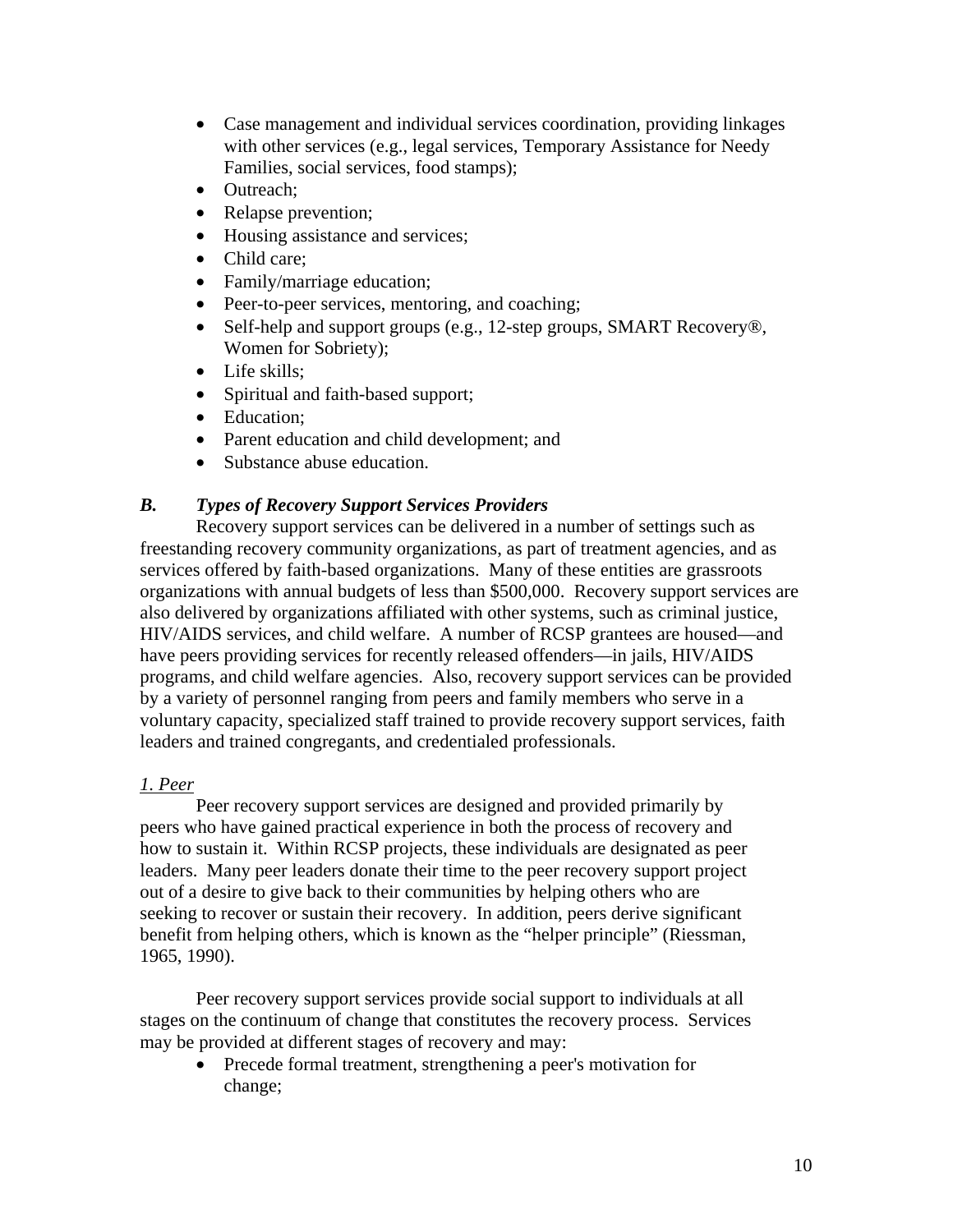- Accompany treatment, providing a community connection during treatment;
- Follow treatment, supporting relapse prevention; and
- Be delivered apart from treatment to someone who cannot enter the formal treatment system or chooses not to do so.

Peer recovery support services expand the capacity of formal treatment systems, e.g. medication assisted therapy, residential, therapeutic community and outpatient by promoting the initiation of recovery, reducing relapse, and intervening early when relapse occurs. Peer leaders in some RCSP projects also provide social support to the recovering person's family members.

Peer recovery support services are exemplified by the RCSP projects, funded by CSAT, and based on the concept that a crucial factor in helping people move along the recovery continuum is social support. Four kinds of social support identified in the literature constitute the core of RCSP services (Salzer, 2002a, 2002b):

- **Emotional support—**demonstrations of empathy, caring, and concern in such activities as peer mentoring and recovery coaching, as well as recovery support groups;
- **Informational support—**provision of health and wellness information, educational assistance, and help in acquiring new skills, ranging from life skills to employment readiness and citizenship restoration (e.g., voting rights, driver's license).
- **Instrumental support**—concrete assistance in task accomplishment, especially with stressful or unpleasant tasks (e.g., filling out applications, obtaining public benefits), or providing supports such as child care, transportation to support group meetings, and clothing closets.
- **Affiliation support—**opportunity to establish positive social connections with others in recovery so as to learn social and recreational skills in an alcoholand drug-free environment.

# *2. Faith-based*

Many faith-based organizations provide services within the context of a religious framework of beliefs and rituals. These services may or may not be peer-driven and can be used as an adjunct to treatment or as a path to recovery, depending on the needs of the person and family seeking services. Faith-based organizations, many of which have a mission outside of the addiction treatment field, may already be providing services that are consistent with recovery support services. They often work with families, provide youth services, and are oriented toward providing social supports such as social activities and community services, which inherently support recovery. Faith-based organizations could be enlisted to provide more focused recovery support services, such as pretreatment support for the individual and family, sustenance and support of treatment adherence, and continuing recovery support.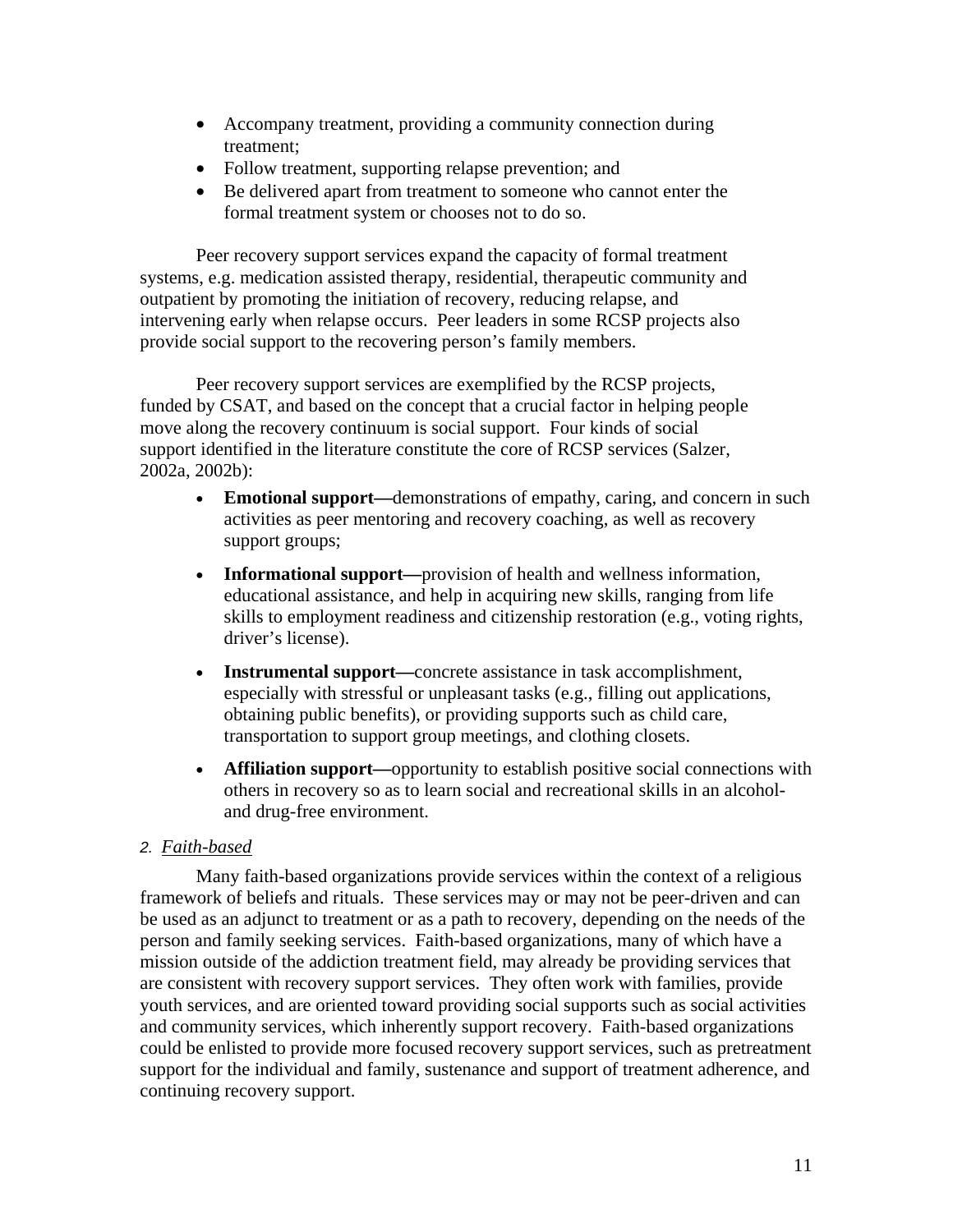Faith-based organizations may serve a vital function in recovery-oriented systems of care, particularly in underserved areas and those areas with a large number of ethnic and racial minorities. Trusted by their members, they are often the center of community life, and most have a strong commitment to serving their faith community. Engaging faith-based organizations in a recovery-oriented system of care can help expand the types of recovery services offered to people and families seeking such support.

SAMHSA's reauthorization in 2000 included statutory language regarding charitable choice in substance abuse programs. In 2003, the statutes were promulgated as regulations governing SAMHSA's Block Grant and discretionary grant programs. The statutes prohibit the expenditure of SAMHSA funds on programs that include sectarian worship, instruction, or proselytizing. By designing the Access to Recovery program as a voucher-based program, however, faith-based organizations could include inherently religious activity in their programs when service recipients participate voluntarily. In 2002, presidential Executive Order 13279 directed Federal agencies to treat religious and secular organizations equally when awarding Federal funds. However, SAMHSA is still governed by statutes based on its authorizing legislation.

#### *3. Agencies with Recovery Support Staff*

1

 Recovery support services can also be delivered by personnel who are trained for specific job functions and who meet the institutional requirements for recovery support services positions within treatment agencies or other delivery systems. These staff members may themselves be in recovery or may be family members of persons in recovery, and they may perform a variety of duties, all under the supervision of a clinical staff person. As part of recovery-oriented systems of care, recovery support staff members assist in the implementation of aftercare and assertive continuing care. They can also serve as recovery coaches or case managers. Some States have or are in the process of developing credentialing programs for such recovery support staff.

#### **VI. Models of Recovery-Oriented Systems of Care in Two States**

 More than a dozen States and municipalities have moved to adopt recoveryoriented systems of care, and a variety of models can serve as guides for other States, counties, and cities that are beginning this process. Two States, both with more than 5 years of experience in this process, were selected as case studies for this paper. These States model different approaches to implementing recovery-oriented systems of care, which may offer guidance and lessons learned to other States and governmental units. Connecticut, an Access to Recovery grant recipient, is considered by many to be the leader in the transformation to a recovery-oriented system of care and offers insights into the process used to make extensive changes in its practice and delivery systems. Arizona is not an Access to Recovery grantee but also exemplifies a State that has been in the forefront of change to a recovery-oriented system of care.<sup>[4](#page-11-0)</sup>

<span id="page-11-0"></span><sup>&</sup>lt;sup>4</sup> SAMHSA's Partners For Recovery Initiative is developing White Papers that will address the Connecticut and Arizona models in more detail as well as case studies of other jurisdictions that adopted ROSCs.. These papers will be available in the near future.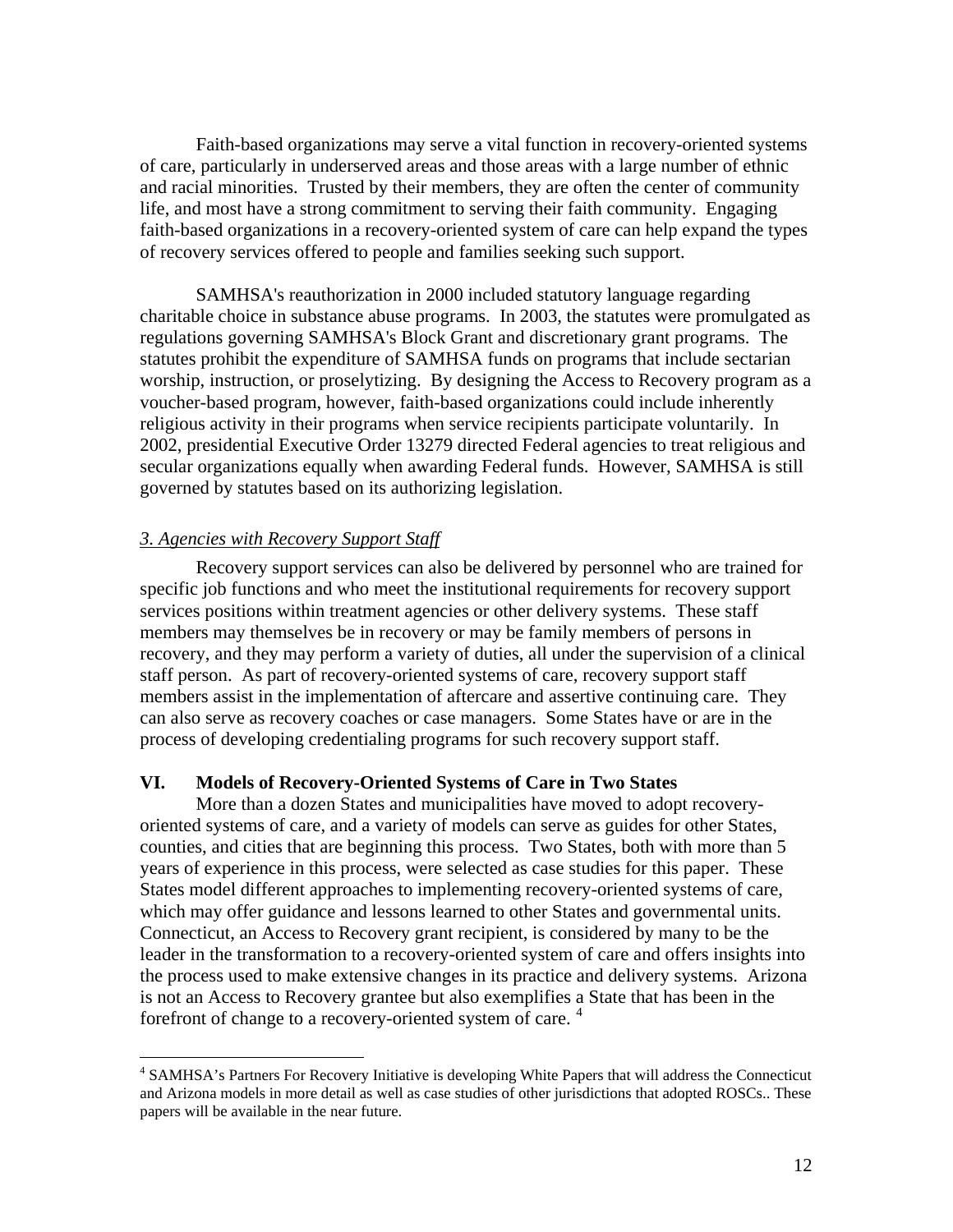## *A. Connecticut*

 The Connecticut Department of Mental Health and Addiction Services serves 90,000 people annually and has an operating budget of \$600 million. It began a systematic effort to turn its delivery system (which includes both mental health and substance use disorders) into a recovery-oriented system of care starting in 1999. This transformation encompassed the following steps:

- Develop core values and principles.
- Establish a conceptual and policy framework to guide its efforts.
- Make significant workforce changes that involve establishing new competencies and skills.
- Change programs and the services structure to enhance certain types of program models (e.g., peer-run programs, programs operated by the recovery community).
- Re-align fiscal resources and review administrative policies to ensure that recovery concepts and program models are being supported.

 A number of meetings were convened to gather input from individuals in recovery and the recovery community. DMHAS worked with Advocates Unlimited, Inc., and Connecticut Community for Addiction Recovery, Inc.—two consumer recovery groups in the State—to develop the principles and core values that served as the foundation on which the State built its recovery-oriented system of care. The process took about 2 years to complete. The core values comprise four domains:

- *Direction of the system,* which encompasses all phases of care, from acute care to community services to ongoing continuing care, and involves persons in recovery, their families, significant others, and allies;
- *Participation*, which ensures that there is no wrong door to treatment (people can enter at any appropriate level of care when needed, not just at a time of crisis), and that an individual's choice must be respected in matters related to treatment;
- *Programming,* which must be flexible and tailored to the individual; and
- *Funding and operations*, which reimburse providers for services provided, outcomes met, and persons served.

These activities led to a landmark change in policies in September 2002, with the signing of the Commissioner's Policy Statement No. 83: "Promoting a Recovery-Oriented Service System." This policy statement set the direction and overarching goal for this transformation. Connecticut believes that recovery is a personal process that belongs to the individual and that the system's role is to establish and foster conditions that support the recovery process.

The transformation of DMHAS's system of care is an ongoing process that requires continuing emphasis on building partnerships with all stakeholders; identifying best practices; promoting cultural competencies; realigning the system to recoveryoriented performance outcomes, with changes at the system, provider, and individual levels. DMHAS structured its Access to Recovery grant to give consumers control over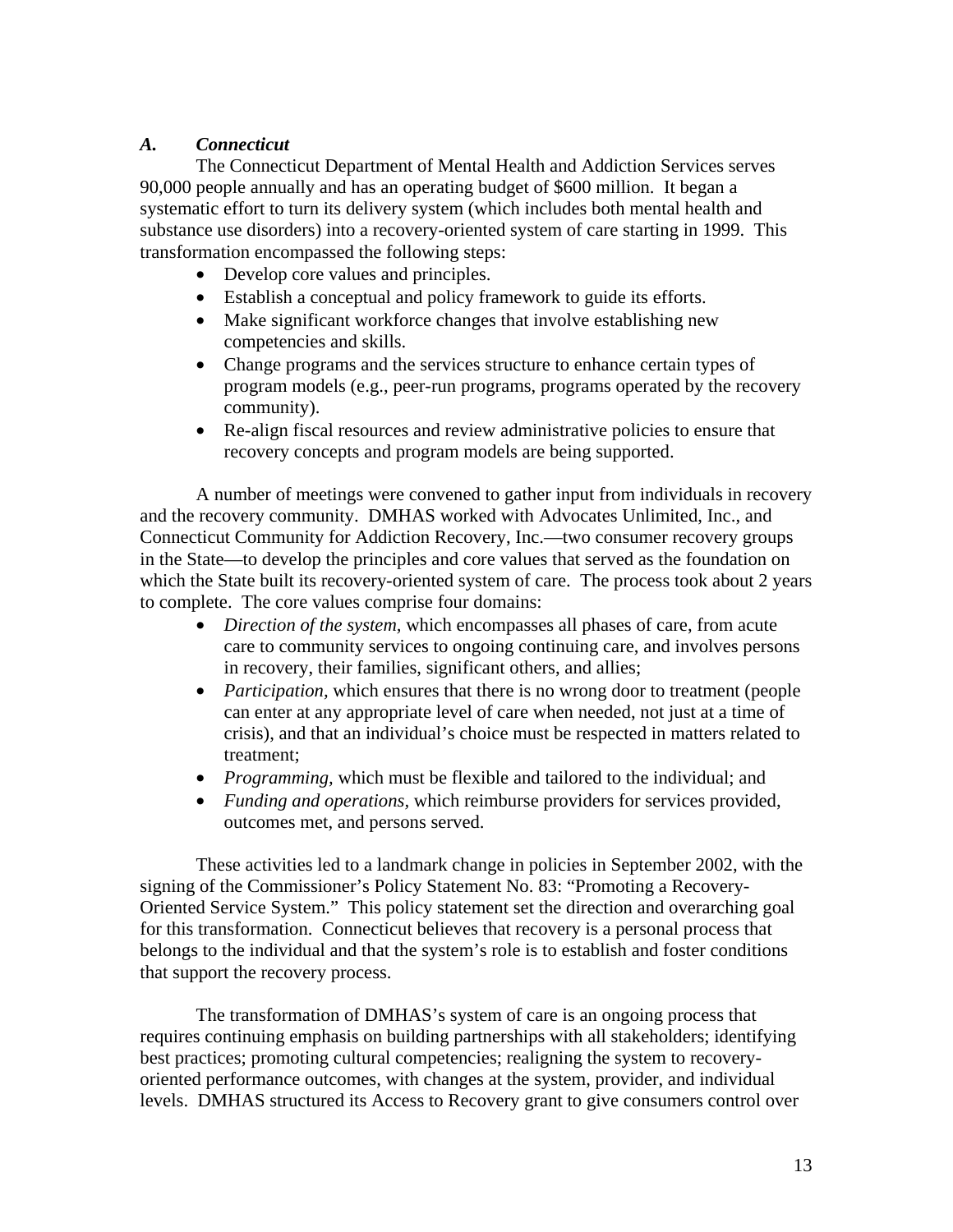their recovery and allow them to select from a wide array of services, from traditional clinical treatment to recovery support services, such as housing, transportation, and vocational services. DMHAS has engaged faith-based organizations and peer recovery support organizations as key service providers within its system.

As part of the implementation process, DMHAS developed *Practice Guidelines for Recovery-Oriented Behavioral Health Care.* This document identifies eight domains of a recovery-oriented system of care, and within each presents concrete and practical action steps or guidelines. The domains are:

- *Primacy of participation.* People in recovery and their loved ones are involved in all aspects and phases of care delivery.
- *Promoting access and engagement.* Recovery-oriented practitioners promote access to care by facilitating swift and uncomplicated entry and by removing barriers to care.
- *Ensuring continuity of care.* Treatment, rehabilitation, and support are offered through a carefully created system that ensures continuity of the person's most significant healing relationships and supports over time and across episodes of care and agencies.
- *Employing strengths-based assessment.* Using a strengths-based approach, providers balance critical needs that must be met with the resources and strengths that people possess.
- *Offering individualized recovery planning.* All services are individualized, and a multidisciplinary recovery plan is developed with the person receiving the services and any others he or she identifies. The recovery plan includes the person's hopes, assets, strengths, interests, and goals, and reflects a holistic understanding of behavioral health concerns, medical concerns, and the desire to build a meaningful life in the community.
- *Functioning as a recovery guide.* The premise for this guideline is: "We are not cases, and you're not our managers." This guideline exemplifies the need for providers to present their skills and expertise as tools individuals can use in their own recovery.
- *Community mapping, development, and inclusion.* Providers need to have an adequate knowledge of the individual's local community and to map these resources to identify existing and often untapped or overlooked resources.
- *Identifying and addressing barriers to recovery.* The barriers in the community that create and perpetuate chronicity and dependency need to be identified, and strategies to address these barriers should be provided.

# *B. Arizona*

 Beginning in 2000, Arizona changed its delivery system from an office-based model to a system that is based in the community. Now focused on the individual and the family, Arizona's system is strengths-based and culturally competent. Factors that prompted this shift included:

• A Federal Medicaid waiver that offered the State an opportunity to define and reimburse services in a new way;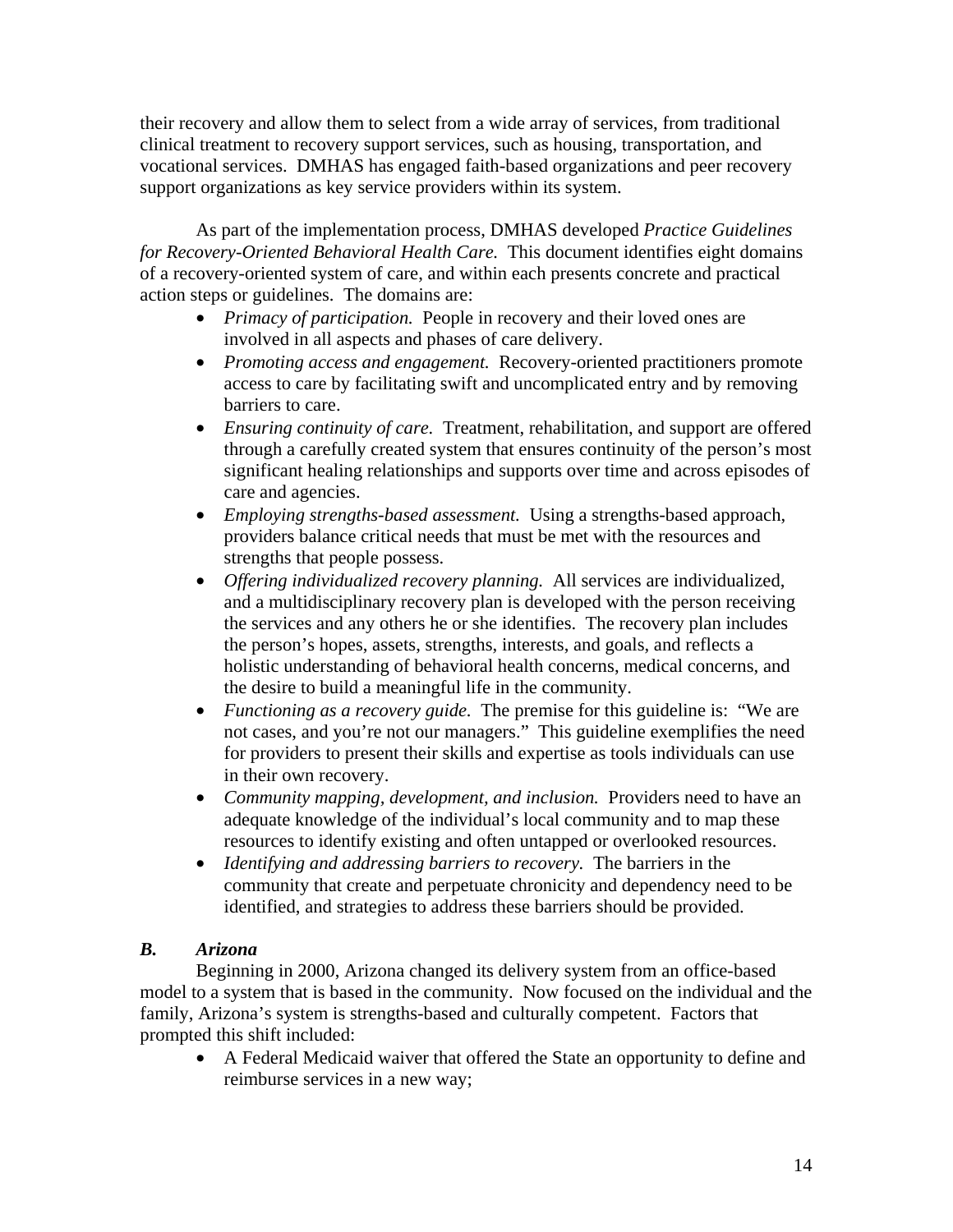- Passage of a State ballot initiative that significantly increased the number of people eligible to receive Medicaid services and the need to maximize Medicaid funds; and
- Settlement of a class action lawsuit that required the State to substantially improve the behavioral health care system for children.

A major component of Arizona's system is peer support services. Arizona created a new provider category, Community Service Agencies, which comprises community- and faith-based organizations. At first, these services were for people with serious mental illness, but in 2003 were expanded to include alcohol and drug treatment services. Peer support services workers and volunteers serve as mentors and recovery coaches in alcohol and drug treatment agencies, providing support for people in treatment and enhancing treatment outcomes. The State developed a training program for peers and, as of 2006, had trained and employed about 70 peer support specialists throughout Arizona. An important element in the growth of peer support services was a new guide to reimbursement rates issued in 2001, which required provision of all treatment and support services, including family and peer services. The State has developed training programs and minimum requirements (a high school equivalency diploma and training) for peer support services staff.

Arizona's Department of Health began to certify community service agencies in 2001. These nontraditional community- and faith-based providers have expanded the availability of recovery support services. Currently, there are 12 community service agencies in Arizona. Although not licensed by the State, the community service agencies are certified by the Arizona Department of Health Services' Division of Behavioral Health Services to provide "natural supports" that use practical and informal approaches to recovery, include warm lines, screening for depression and alcoholism, employment training, and educational services for consumers and family members. The community service agencies are funded through block grant funds for non-Medicaid eligible clients or through Medicaid for those who are eligible.

 To underscore the difference between a recovery-oriented system of care and a more traditional service provision system, the first person a client sees upon entering the system is usually a peer rather than a clinician. This approach has helped foster treatment engagement. The assessment is recovery-focused and is used to develop a recovery plan. Building on strengths and the supports in the client's life, attention is paid to locating housing and employment. Although new services were mandated, the State found that providers were uncomfortable and unfamiliar with peer-recovery support services and asked for technical assistance from SAMHSA to develop a model. This served as the basis for a practice protocol for peer support services.

#### **VII. Barriers and Challenges**

 Systems undergoing change—especially those as complex as systems delivering services for substance use disorders—face barriers and challenges to altering the status quo. These barriers and challenges include issues related to infrastructure, regulation, and financing as well as conceptual and attitudinal shifts that must be made. Resistance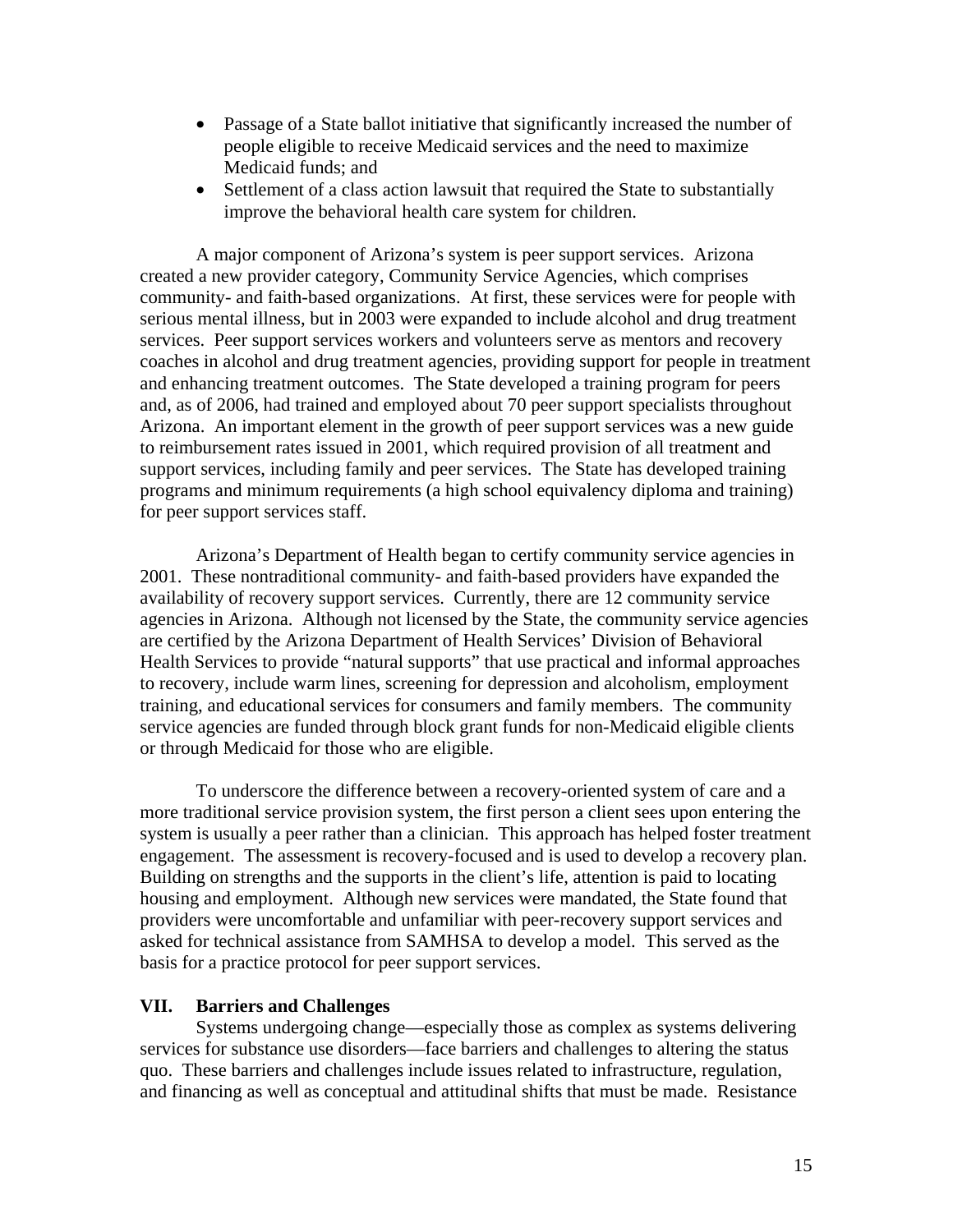to change is to be expected as people and institutions worry about their roles, positions, and possible change in status. For example, the professional status of addictions counselors is a relatively recent occurrence compared to many other disciplines, and changes to the system can create new concerns about the status of addictions counselors in the system. In addition, attitudes and stigma about people in recovery can undermine the process. Creating a recovery-oriented system of care, which involves changes at all levels of the substance use disorders delivery system, certainly presents some challenges.

## *A. Barriers*

 As described by White and Kurtz (2006), the conceptual and institutional barriers that impede the shift to a recovery-oriented system of care include:

- Difficulty in moving from deficit- or problem-focused thinking to a strengthsbased focused thinking and accepting the chronic model of care;
- Addiction professionals' pride and concerns about status and power, coupled with suspicion about the abilities of indigenous healers as peers;
- Lack of protocols and financing for recovery support services;
- Absence of ethical codes that guide peer recovery services; and
- Weak infrastructure of addiction treatment organizations and staff turnover.

 In addition to the barriers among providers and professionals in the field, most faith-based and peer recovery support services are grassroots organizations that lack the infrastructure needed to comply with Federal, State, or local reporting requirements. They often do not have appropriate accounting systems in place to track and justify grant or reimbursement payments. In addition, grassroots organizations need help in setting up an appropriate infrastructure—governance boards; financial, employee, and volunteer policies; ethical guidelines; and volunteer recruitment and training—as well as developing a sustainability plan. This lack of experience, as well as concerns about the respective roles of traditional providers and peer-recovery organizations in recoveryoriented systems of care, are concerns that need to be addressed. Overcoming these barriers requires a concerted leadership effort and the engagement of all stakeholders. Faith-based groups often are reluctant to participate in government programs as they are concerned about the constraints or conditions that come with government funding.

# *B. Challenges*

The overall challenge to moving to recovery-oriented systems of care is maintaining quality assurance standards while preserving the uniqueness of the peerrecovery and faith-based services and integrating recovery support services into a more structured and regulated system. Utilizing peer-recovery services programs and faithbased organizations to provide services is a critical component of recovery-oriented systems of care, and preserving their status as non-professional grassroots entities is a key factor in maintaining a recovery focus. However, States and other governmental entities also need to ensure that organizations with good management practices are providing quality, competent services to clients and their families without overburdening these nontraditional providers with cumbersome regulations and standards.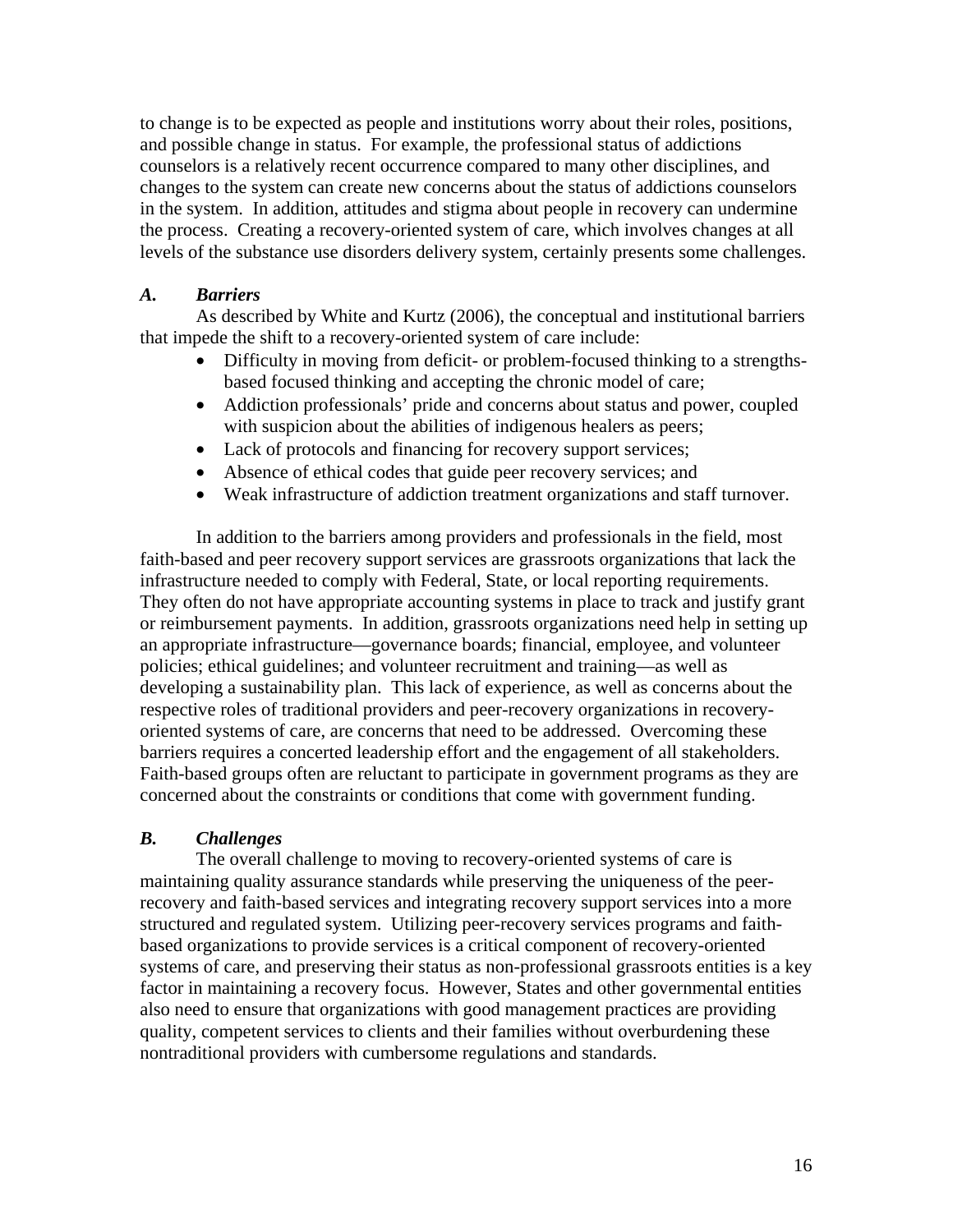In many cases, grassroots organizations need help with establishing appropriate fiscal policies, record-keeping, and reporting tasks because these groups are very small and often rely on volunteer labor. States also have to ensure that faith-based organizations adhere to the requirements enumerated in the Executive Order on Charitable Choice, including protecting the religious freedom and choice of those seeking services, not using Federal funds for inherently religious activities, and separating recovery services from religious proselytizing. In addition, nontraditional providers need to develop codes of ethics that both are applicable to their status and protect consumers receiving services.

 An additional challenge is the difference in cultures between faith-based and community-based grassroots organizations and the professional treatment system. Differences may arise from concerns about encroaching on professional services, lack of understanding about recovery support services, resistance to change, and basic philosophical differences about paths to recovery. These differences also stem from concerns about quality assurance issues and how recovery support services fit into the overall system.

Developing a rate structure that sustains recovery support services is another challenge that States face as they move toward a recovery-oriented system of care. A number of States, particularly those with Access to Recovery grants, have developed rate structures for recovery support services. Among the services covered are housing, educational and employment services, spiritual coaching, child care, mentoring, family support, life skills training, and vocational training. As States implement recovery support services, they need to review their organizational, regulatory, and funding mechanisms for needed changes.

Other challenges faced in adopting a recovery-oriented system of care, cited by a number of States, include:

- Maintaining ongoing communication between licensed clinical treatment providers and nontraditional recovery support services providers;
- Maintaining the "peer-ness" of peer recovery support services and resisting the pressure to "professionalize" these services, while ensuring quality services and successful outcomes;
- Resisting any pressure, due to budget constraints or other reasons, to replace clinical services with recovery support services, as both are needed;
- Reviewing and modifying regulations and laws that are inconsistent with recovery-oriented systems of care; and
- Obtaining reliable evaluation data to support the efficacy of recovery support services.

#### **VIII. Solutions and Opportunities**

 Through their experiences in developing recovery-oriented systems of care or in implementing the Access to Recovery grants, States have found many opportunities to respond to the challenges brought on by these system changes. Information from the SAMHSA Recovery Support Services meeting—"Lessons Learned and Future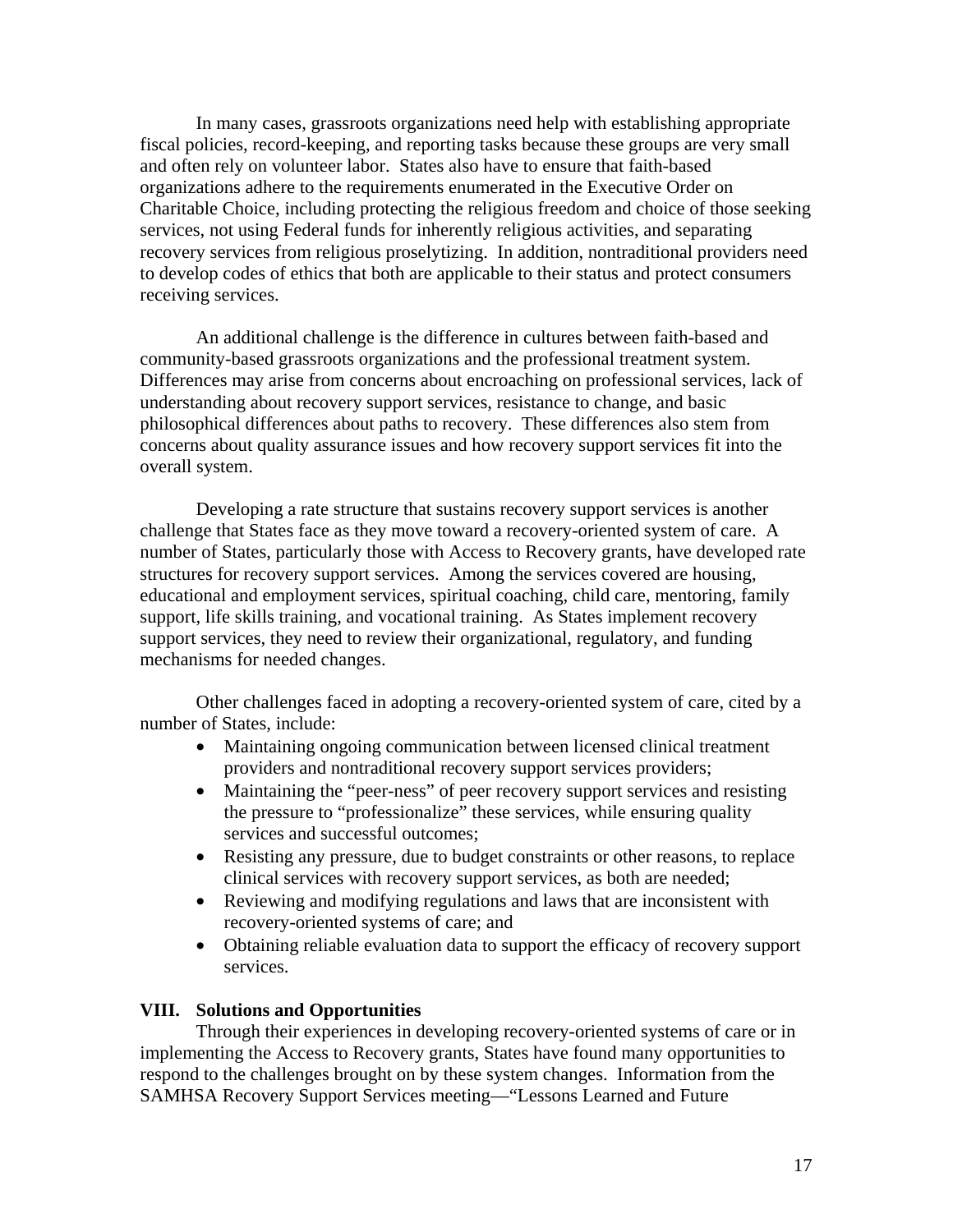Directions," held in January 2007—and a report on recovery support services, prepared by the Legal Action Center and presented at this meeting, provide some insights into how States have met the challenges and resolved some of these issues.

# *A. Overall Approach*

In the reports from the States and in documents presented at meetings on recovery support services, an overriding concern about implementation was precisely how to enhance and increase access to services through use of recovery support services. Solutions included the following:

- Have stakeholders work together to identify ways to ensure the quality of recovery support services while allowing them to grow and diversify.
- Use a consensus building process, and bring together all the stakeholders from the outset.
- Keep the oversight of peer- and faith-based organizations flexible enough to adapt to new challenges and lessons learned.
- Provide adequate training to address new standards and regulations.
- Recognize that this is a multiyear process.
- Utilize existing partnerships to assist in the development and implementation of a recovery-oriented system of care.

# *B. Addressing Quality Assurance*

 A least 13 States have developed standards and oversight procedures for recovery support services (Legal Action Center, 2007). States have addressed quality assurance for recovery support services with a variety of responses, and examples of their approaches are provided below. In addition, the RCSP grantees developed a set of quality indicators, which may be useful in the development of standards for peer recovery support services programs.

# *1. State Responses to Quality Assurance*

- Connecticut uses a number of approaches to ensure quality by having recovery support services providers obtain certification for each of the services they provide. The State has established practice guidelines for recovery support services that allow the provider to evaluate its capacity to provide services and comply with program requirements. Connecticut performs site visits as part of its monitoring oversight and provides suggestions for improvement. In addition, the State conducts cost analysis of recovery support services and analyzes their comparative effectiveness.
- New Mexico utilizes best practice standards for recovery support services. ValueOptions New Mexico is responsible for credentialing key personnel and volunteers who supervise delivery of recovery support services in the State. Those who provide pastoral recovery support services receive training in alcohol and drug addiction recovery and spiritual support methods.
- Alaska has initiated a Competencies and Credentialing Project to develop core competencies for all behavioral health, including recovery support services. The State is in the process of identifying alternative credentialing processes to operationalize the competencies.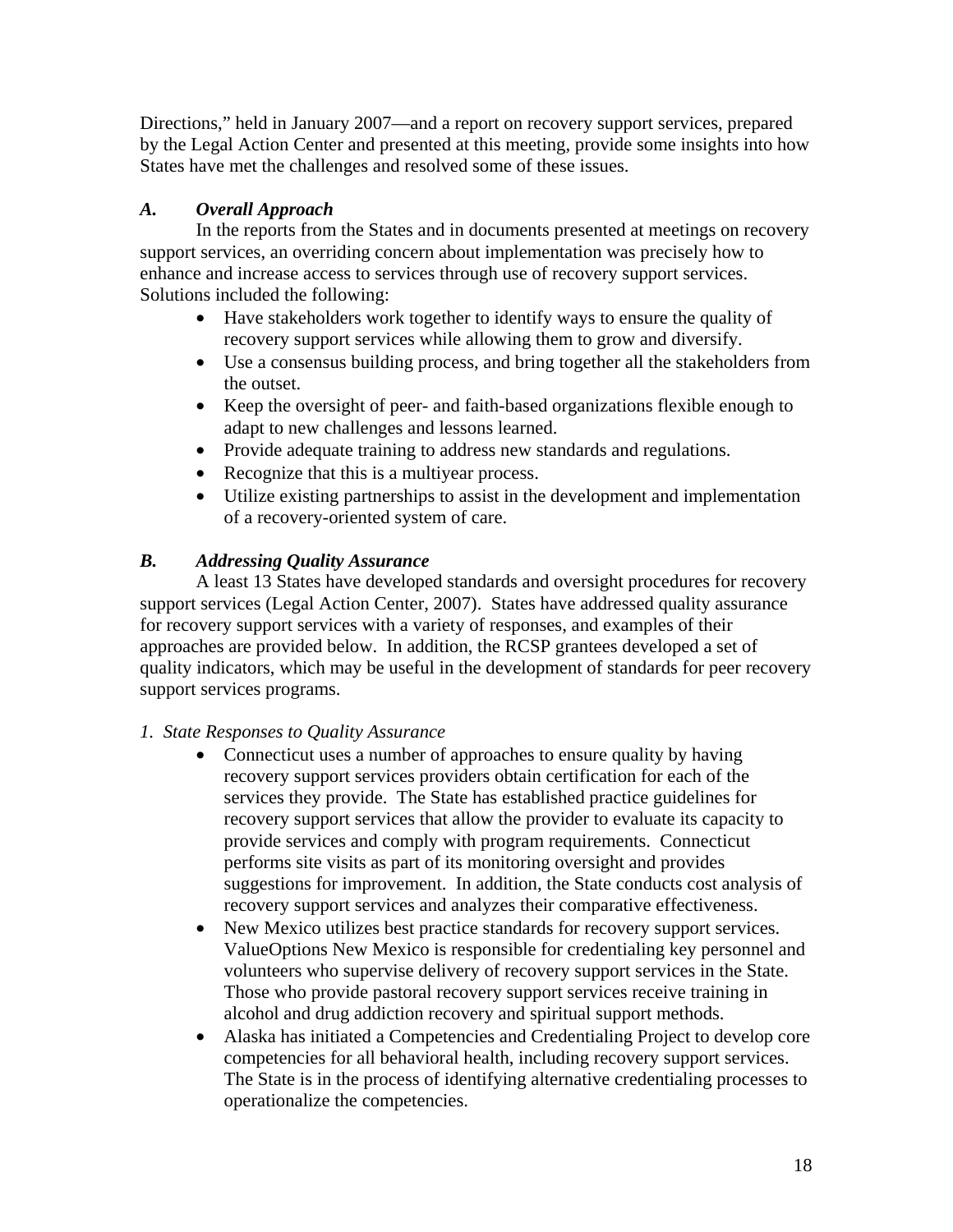- Arizona has created a new staff category, Peer Support Specialists. These staff members serve as mentors and recovery coaches in treatment programs. Although they originally focused on serving individuals with serious mental illness, 70 peer support specialists have been trained in the past few years to provide substance use recovery services. Training is a critical component of the State's system to ensure that peer support specialists are qualified for their positions.
- Florida requires that organizations providing recovery support services be certified or obtain credentialed status through the Single State Authority, which has partnered with the Florida Faith-Based Association to assist with the process. The credentialing process includes onsite reviews following a checklist developed for this purpose. Following review, programs receive either approval or a corrective action plan.
- North Carolina has tasked the University of North Carolina at Chapel Hill School of Social Work to develop and manage a certification program for peer support specialists working in both mental health and addictions. The program began in July 2007. Although some people providing recovery support services were grandfathered into the certification program in July 2006, everyone will be required to complete the training program and become certified within 2 years.

# *2. Common Indicators of Quality in Peer Recovery Support Services Organizations*

At their Annual Technical Assistance Conference in August 2005, the RCSP projects identified 12 common indicators of quality to use as guidelines for the peer recovery services grantees. These quality indicators reflect the insights of the 28 RCSP projects represented at the meeting. Not every RCSP grant project, or even any single project, can demonstrate all of the quality indicators. However, these indicators may be useful to others in the development of program standards or oversight mechanisms. The quality indicators are as follows:

- 1. Peer recovery support services are clearly defined in ways that differentiate them both from professional treatment services and from sponsorship in 12-Step or other mutual aid groups.
- 2. The programs and peer recovery support services are authentically peer (participatory, peer-led, and peer-driven) in design and operation.
- 3. The peer recovery support program has well-delineated processes for engaging and retaining a pool of peer leaders who reflect the diversity of the community and of people seeking recovery support.
- 4. The peer recovery support program has an intentional focus on leadership development.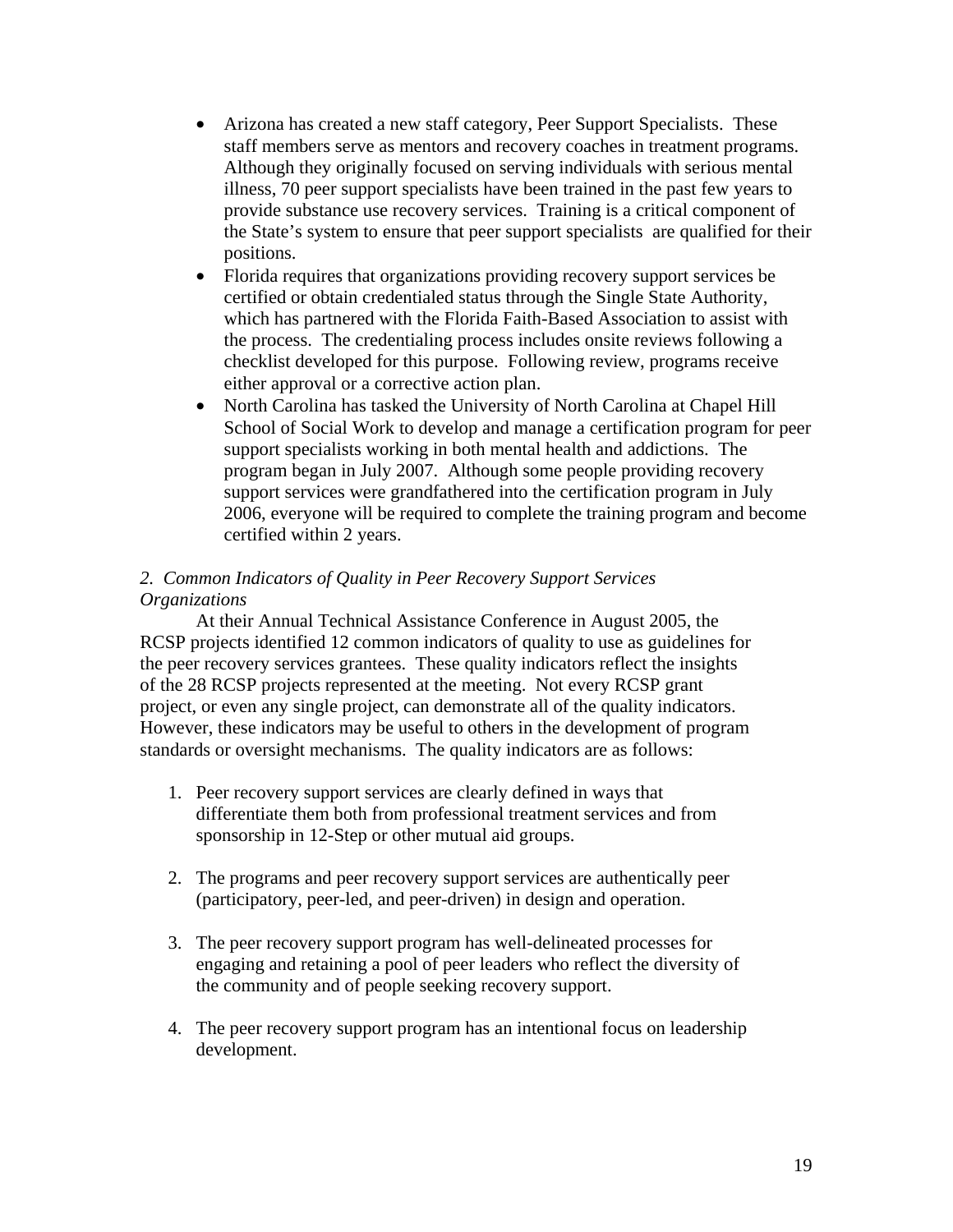- 5. The peer recovery support program operates within an ethical framework that reflects peer and recovery values.
- 6. The peer recovery support program incorporates principles of self-care, which are modeled by staff and peer leaders, and has a well-considered process for handling relapse.
- 7. The peer program and peer recovery support services are nonstigmatizing, inclusive, and strengths-based.
- 8. The peer recovery support program honors the cultural practices of all participants and incorporates cultural strengths into the recovery process.
- 9. The peer recovery support program connects peers with other community resources irrespective of types of services offered.
- 10. The peer recovery support program has well-established, mutually supportive relationships with key stakeholders.
- 11. The peer recovery support program has a plan to sustain itself.
- 12. The peer recovery support program has well-documented governance, fiscal, and risk management practices to support its efforts.

#### *C. Financing Opportunities and Solutions*

 Another area of concern for States has been in the area of financing recovery support services. States are faced with declining budgets for treatment services as the demand for recovery services increases. Transforming a complex delivery system means committing scarce resources to addressing administrative, regulatory, and political issues.

For many States, money for recovery support services must be cobbled together from many different sources. A number of funding streams can be used to provide recovery services, including block grant funds, Medicaid, general funds; Temporary Assistance for Needy Families (child care), welfare reform (transportation to and from work), and vocational rehabilitation. A coordinator is needed to tap into these funding streams and to develop memoranda of understanding with other systems such as child welfare or criminal justice.

Block grant funds can be used for any planning, delivery, or evaluation of treatment and prevention services, as long as they further the States' provision of services; and recovery support services do qualify. However, most States must deal with regulations that may allow only licensed providers to be reimbursed for services. Given that most recovery support services programs do not meet most licensing standards, the regulatory changes must be dealt with first. Several States, such as Connecticut and Arizona, use block grant funds for recovery support services as well as Medicaid funds to provide recovery services. Connecticut uses a combination of block grant, discretionary,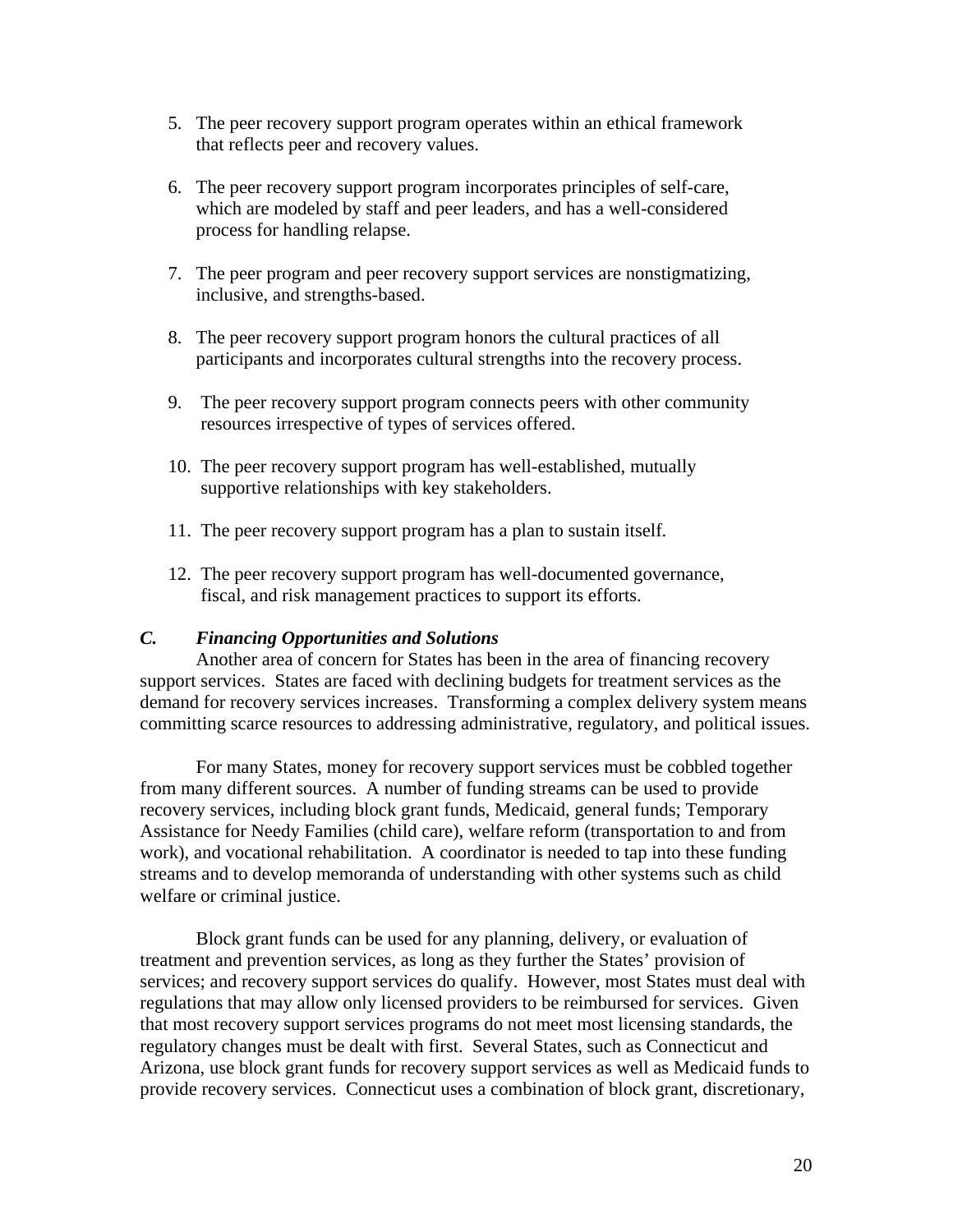and State general funds for recovery support services; Wisconsin is an example of a State that is using general funds.

# **IX. Next Steps**

 Many States are finding innovative ways to address quality assurance, financing, and regulatory issues as they move toward becoming recovery-oriented systems of care. Their experiences, which have resulted in a variety of model approaches and lessons learned, can offer guidance to others. Research is still needed regarding evidence-based practices in recovery support services that can help States build effective and efficacious recovery-oriented systems of care. Providing technical assistance can help States not only to develop recovery support services appropriate to their needs, but also to share lessons learned and to disseminate best practices at the same time.

# *A. Technical Assistance, Training, and Infrastructure Support*

Some suggestions for technical assistance, training, and infrastructure support compiled from the January 2007 meeting on recovery support services (held in Fort Lauderdale), the National Summit on Recovery in 2005, and the Legal Action Center paper (2007)—are listed below.

- Convene Single-State Agencies at regional and national meetings to discuss the development of recovery-oriented systems of care. These meetings can be opportunities to share information on the challenges and benefits in developing such systems.
- Prepare an inventory of States' current programs and practices to determine gaps and strengths.
- Develop evidence-based cost bands for recovery support services.
- Create opportunities for dialogue at the State level for key stakeholders, such as providers of treatment and recovery support services.
- Invest in activities to build capacity and infrastructure.
- Expand and strengthen collaborations with other systems and nontraditional providers, such as the criminal justice system, child welfare, and mutual support organizations.
- Provide technical assistance and information to the Single-State Agencies on ways to develop recovery-oriented systems of care and recovery support services.
- Provide technical assistance and develop tools to help nontraditional service providers build their organizational infrastructure.
- Provide a compendium on best practices for recovery support services.
- Bring together key stakeholders to explore quality control and oversight issues as well as to set standards.
- Examine the feasibility of a national accreditation process for recovery support services providers.
- Explore the feasibility of a certification process for recovery support services workers.
- Develop a methodology to match a client's needs to recovery support services.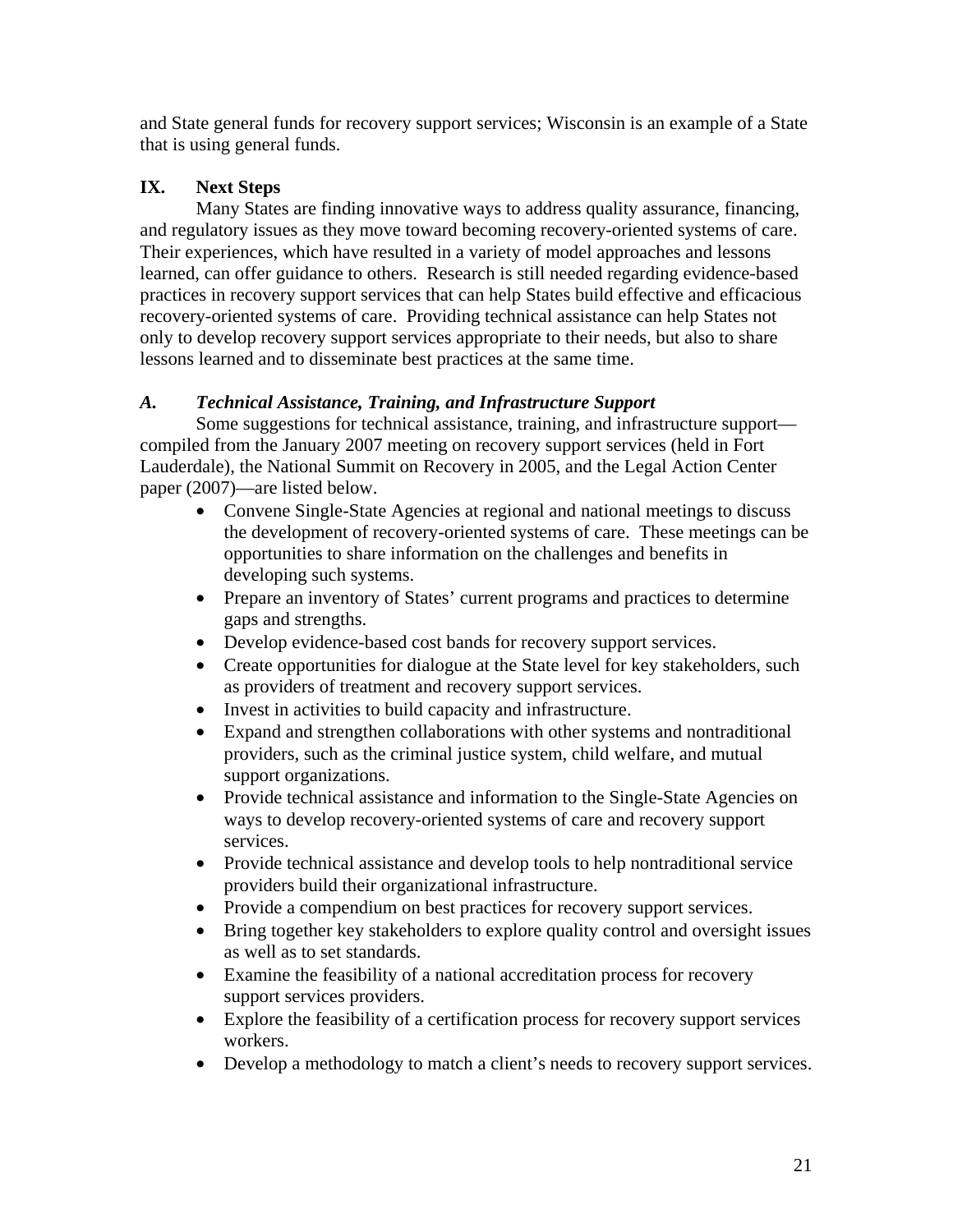SAMHSA's Partners for Recovery Initiative is already addressing the first suggestion by holding a series of regional recovery meetings to assist state teams in planning and implementing ROSCs. Three meetings were held in 2007 in Portland, Oregon, Dallas, Texas, Chicago, Illinois and Newport, Rhode Island. The final meeting, scheduled for January 2008, will be held in Charleston, South Carolina.

## *B. Research Issues*

A research white paper prepared for SAMHSA/CSAT's Partners for Recovery Initiative (Kautz, 2007) looked at the current research as it relates to recovery support services and elements of recovery-oriented systems of care. The findings are as follows:

- Extensive research exists on the many pathways to recovery, and studies show that recovery is supported through the help of peers, allies, and families.
- Numerous studies support many of the principles and system elements of recovery-oriented systems of care. However, limited research has been done on the cultural dimensions of recovery, the concept of person-centered focus, and the inclusion of voices and experiences of recovering individuals and families.
- Even less research exists on the holistic nature of recovery and on adequate and flexible financing.
- More research needs to be conducted to determine evidenced-based practices in recovery support services.
- Elements of social supports and social connectedness that are critical to maintaining long-term recovery have not been determined.

People in recovery need to participate actively in both developing the research agenda and formulating the research questions that need to be addressed. Their participation is essential to blending research and practice as well as to building recoveryoriented systems of care that truly meet the needs of those seeking recovery.

# **X. Conclusion**

 A recovery-oriented system of care focuses on the individual and family; provides persons in recovery with choices that are consistent with their values, needs, and culture; honors the multiple pathways to recovery; and allows for a life in the community for everyone. Great strides have been made in less than a decade as many States have moved to recovery-oriented systems of care. As implementing such systems becomes the norm, there is great promise that more people will be able to maintain and sustain long-term recovery with improved health, wellness, and quality of life.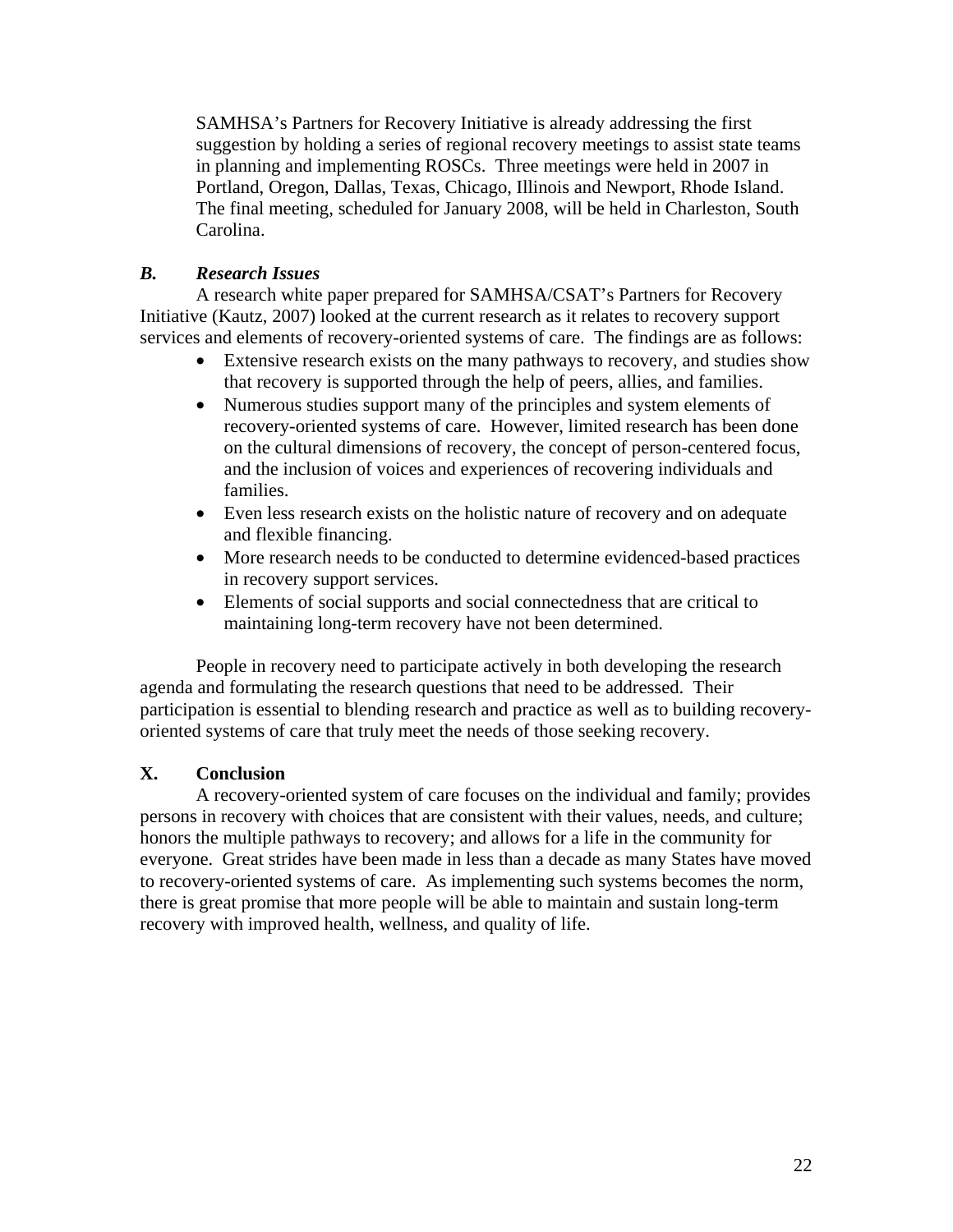#### **References**

Brown, S. & Lewis, V. (1998). *The alcoholic family in recovery: a developmental model.*  New York, NY: Guilford Press.

Center for Substance Abuse Treatment. (2007) *National Summit on Recovery: conference report.* DHHS Publication No. SMA 07-4276. Rockville, MD: Substance Abuse and Mental Health Services Administration. From <http://www.rcsp.samhsa.gov/resources/index.htm#summit> (accessed May 9, 2007).

Fiorentine, R., & Hillhouse, M. (2000). Drug treatment and 12-step program participation: The additive effects of integrated recovery activities. *Journal of Substance Abuse Treatment, 18* (1), 65-74.

Granfield, R., & Cloud, W. (1999). *Coming clean: overcoming addiction without treatment.* New York, NY: New York University Press.

Gruber, K.J., & Fleetwood, T.W. (2004). In-home continuing care services for substance use affected families. *Substance Use & Misuse, 39,* 1370-1403.

Humphreys, K., Moos, R.H., & Finney, J.W. (1995). Two pathways out of drinking problems without professional treatment. *Addiction Behaviors, 20,* 427-441.

Humphreys, K., Wing, S., McCarty, D., Chappel, J., Gallant, L., Haberle, B., et al. (2004). Self-help organizations for alcohol and drug problems: toward evidence-based practice and policy. *Journal of Substance Abuse Treatment, 26,* 151-158.

Institute of Medicine (2001). *Crossing the Quality Chasm.* Washington, DC: National Academy of Science.

Institute of Medicine (2006). *Improving the Quality of Health Care for Mental and Substance-Use Conditions.* Washington, DC: National Academy of Science.

Jason, L.A., Davis, M.I., & Ferrari, J.R., (2007). The need for substance abuse after-care: Longitudinal analysis of Oxford House. *Addiction Behaviors, 32,* 803-818.

Jason, L.A., Davis, M.I., Ferrari, J.R., & Bishop, P.D. (2001). Oxford House: A review of research and implications for substance abuse recovery and community research. *Journal of Drug Education, 31,* 1-27.

Jason, L.A., Olson, B.D., Ferrari, J.R., & Lo Sasso, A.T. (2006). Communal housing settings enhance substance abuse recovery. *American Journal of Public Health, 96* (10), 1727-1729.

Kautz, C.M. (2007). *Guiding principles and elements of recovery-oriented systems of care: what do we know from the research?* For the Center for Substance Abuse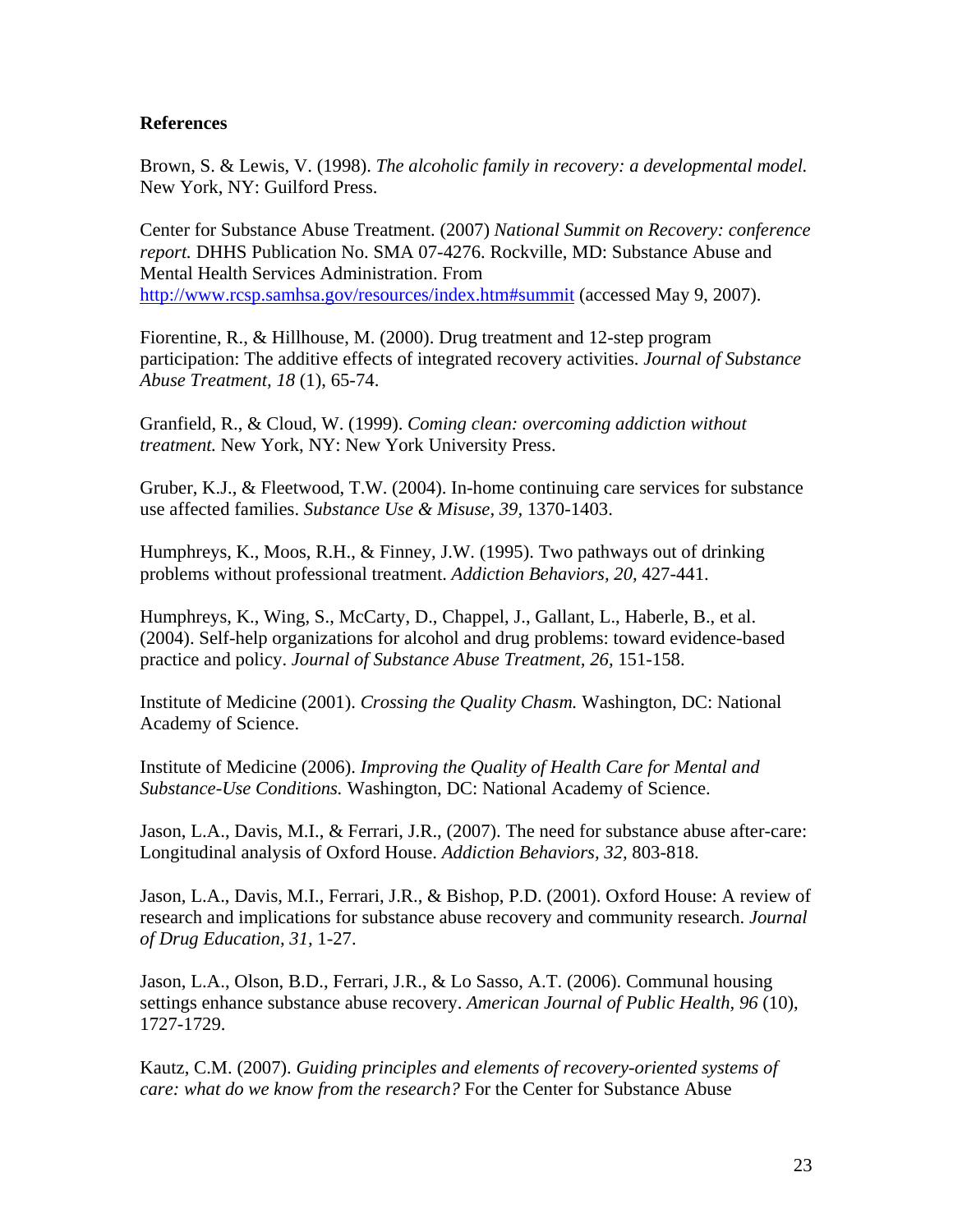Treatment, Substance Abuse and Mental Health Services Administration. Bethesda, MD: Abt Associates, Inc.

Laudet, A.B., Savage, R., & Mahmood, D. (2002). Pathways to long-term recovery: A preliminary investigation. *Journal of Psychoactive* Drugs, 34, 305-311.

Legal Action Center. (2007). Recovery Support Services Oversight and Diversification: Existing and Emerging Practices and Recommendations for Next Steps. Final Report to SAMHSA. Unpublished report presented at the Recovery Support Services Meeting "Lessons Learned and Future Directions" in Fort Lauderdale, FL, January 22-23, 2007.

McKay, J.R. (2005). Is there a case for extended interventions for alcohol and drug use disorders? *Addiction, 100* (11), 1594-1610.

Pringle, J.L., Edmondston, L.A., Holland, C.L., Kirisci, L., Emptage, N., Balavage, V.K., et al. (2002). The role of wrap around services in retention and outcome in substance abuse treatment: Findings from the Wrap Around Services Impact Study. *Addiction Disorders and Their Treatment, 1* (4), 109-118.

Riessman, F. (1965). The "helper-therapy" principle. *Social Work, 10*, 24-32.

Riessman, F. (1990). Restructuring help: a human services paradigm for the 1990s. *American Journal of Community Psychology, 18* (2), 221-230.

Ringwald, C.D. (2002). *The soul of recovery: uncovering the spiritual dimension in the treatment of addictions.* New York: Oxford University Press.

Salzer, M. (2002a). *Best practice guidelines for consumer-delivered services*. Unpublished paper developed for Behavioral Health Recovery Management Project. An initiative of Fayette Companies, Peoria, IL; Chestnut Health Systems, Bloomington, IL; and the University of Chicago Center for Psychiatric Rehabilitation. From [www.bhrm.org/guidelines/salzer.pdf](http://www.bhrm.org/guidelines/salzer.pdf) (accessed May 15, 2007).

Salzer, M. (2002b). Consumer-delivered services as a best practice in mental health care delivery and the development of practice guidelines. *Psychiatric Rehabilitation Skills, 6*  (3), 355-383

Scott, C.K., Dennis, M.L., & Foss, M.A. (2005). Utilizing recovery management checkups to shorten the cycle of relapse, treatment reentry, and recovery. *Drug and Alcohol Dependence, 78,* 325-338.

White, W., & Kurtz, E. (2006). *Linking addiction treatment & communities of recovery: a primer for addiction counselors and recovery coaches.* Pittsburgh, PA: Institute for Research, Education, and Training in Addictions.